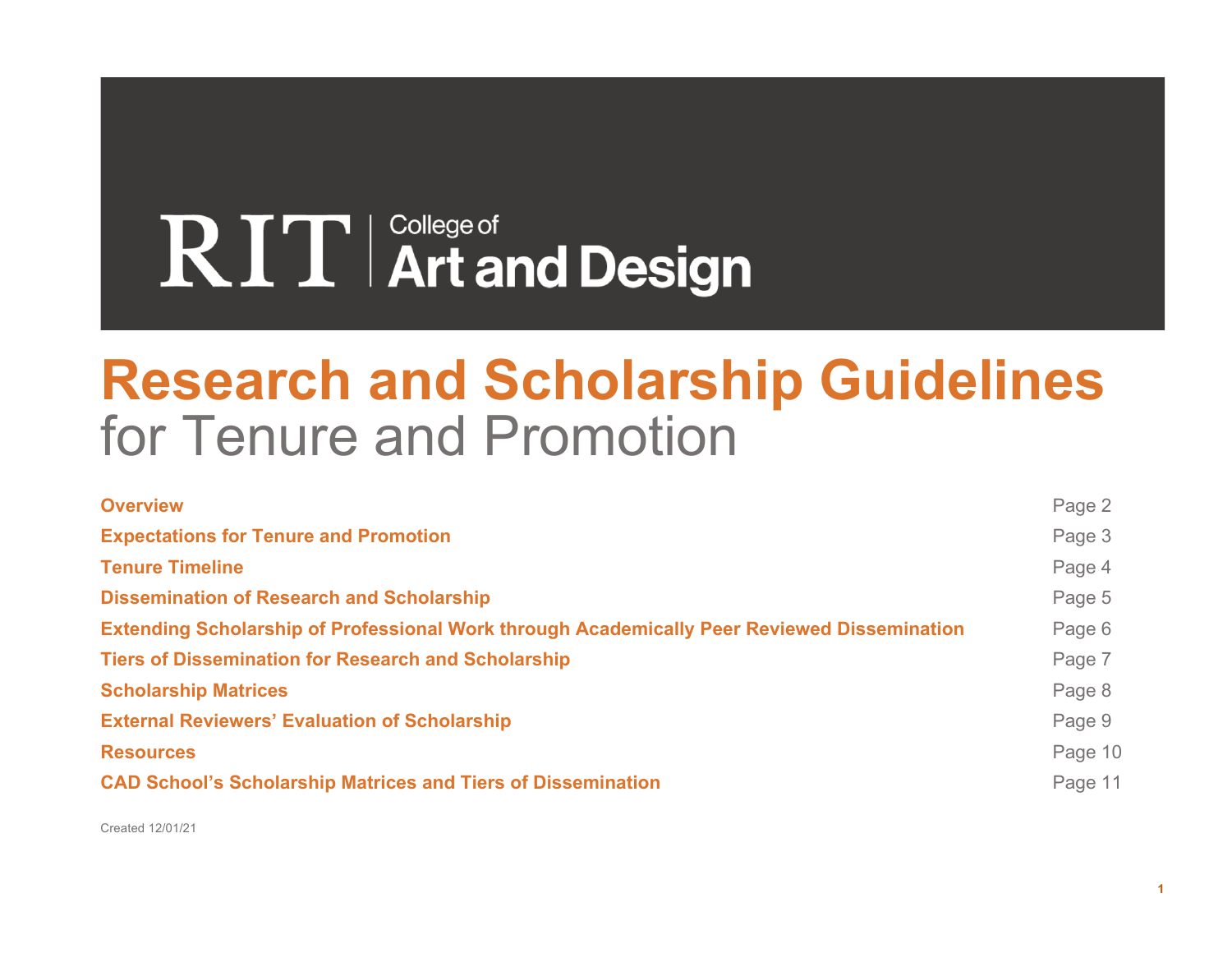#### **Overview**

The College of Art and Design Research and Scholarship Guidelines for Tenure and Promotion are intended to foster excellence in research and creative scholarship among the faculty. These guidelines do not supersede, but supplement and further elaborate on the **RIT Policies E04.0** and **E05.0** regarding faculty promotion and tenure.

The purpose of this document is to explain how the college guidelines for research and scholarship are applied within the college's schools, including any school or discipline-specific criteria for assessment. Candidates should also consult the College of Art and Design tenure and promotion policies located on **https://inside.cad.rit.edu**.

While it is incumbent on the candidate to demonstrate excellence in all areas of their professional responsibilities, it is the responsibility of the college and the candidate's school to maintain a robust course of faculty development and assessment which, starting from the date of hire, assists the candidate in understanding what is expected for tenure/promotion, assessing their progress in fulfilling those expectations, and if necessary, developing an appropriate plan of improvement prior to requesting tenure/promotion.

In fulfillment of that responsibility, each School provides all tenure-track faculty with timely and frequent opportunities to assess their progress. These include the regular annual reviews, peer evaluations of teaching, a comprehensive third-year review of the candidate's progress toward tenure, and the establishment of clear expectations for the award of promotion/tenure as outlined in this document and the university and college policies.

Support continues after tenure through regular annual reviews and peer evaluations of teaching. Full-time, non-tenure track faculty receive similar forms of support.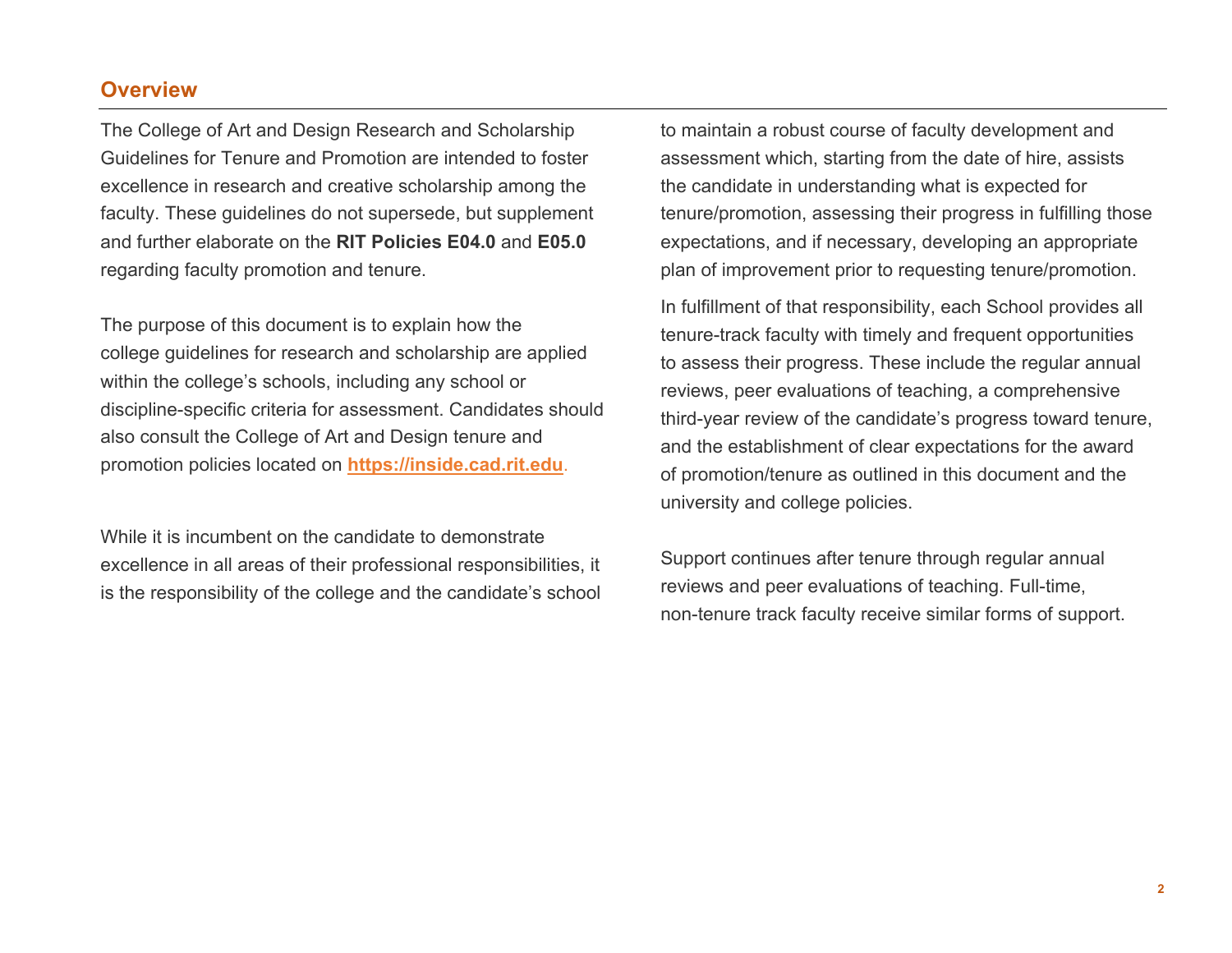# **Expectations for Tenure and Promotion**

Tenure is earned by demonstrated achievements and ongoing pursuit of advancements in **teaching**, **scholarship**, and **service**, guided by concern for students' and colleagues' personal worth and advancement. The most important factor in the tenure decision process is the evaluation of the

**1. Teaching**

Teaching is the foremost activity and includes the following:

- effectively communicating special knowledge and expertise
- select and use appropriate instructional methods and materials which lead to learning
- fair and useful evaluations of the quality of the learner's work
- § available outside of scheduled classes to support student success

A candidate must demonstrate outstanding achievement in teaching, as validated in their tenure/promotion portfolio. This includes:

- Teaching courses that are relevant to School needs
- § Clearly conveying a commitment to innovative pedagogical development
- § Developing/enhancing departmental curricula and programs
- Demonstrating leadership in student mentoring/advising

# Research and scholarship endeavors should relate to the

**2. Scholarship**

candidate's discipline and must be **documented**, **disseminated**, and **peer-reviewed**.

A candidate must demonstrate outstanding achievement in one or more dimensions of scholarship, as validated in their tenure/ promotion portfolio.

Dimensions of Scholarship include:

#### **Discovery**

+

Use professional expertise to discover knowledge, invent, or create original material.

#### **Teaching / Pedagogy** Engage in the scholarship of teaching practice through peer-reviewed activities to improve pedagogy.

**Integration** Use professional expertise to connect, integrate, and synthesize knowledge.

#### **Application**

Use professional expertise to engage in applied research, consultation, technical assistance, policy analysis, program evaluation or similar activities to solve problems

#### **Engagement**

Combine rigorous academic standards in any of the other dimensions of scholarship, and developed in the context of reciprocal and collaborative community partnerships.

candidate by his/her colleagues, made in light of the candidate's individual Statement of Expectations. The pursuit of excellence continues beyond the tenure decision. Tenured faculty and administrators share responsibility to ensure that all faculty **continue to grow and develop professionally**.

+

### **3. Service**

Service refers to activities that contribute directly or indirectly to the well-being of the university, college, school, profession, or broader community.

These activities may be solicited or unsolicited.

Consideration is also given to professional service in the area of the candidate's expertise that furthers the mission of RIT.

A candidate must demonstrate satisfactory achievement in service, as validated in their tenure/promotion portfolio. Types of service include:

- § Portfolio reviews (National Portfolio Days)
- Open house events
- § College/School/Program committees
- § Student clubs/organization mentorship
- Service to professional societies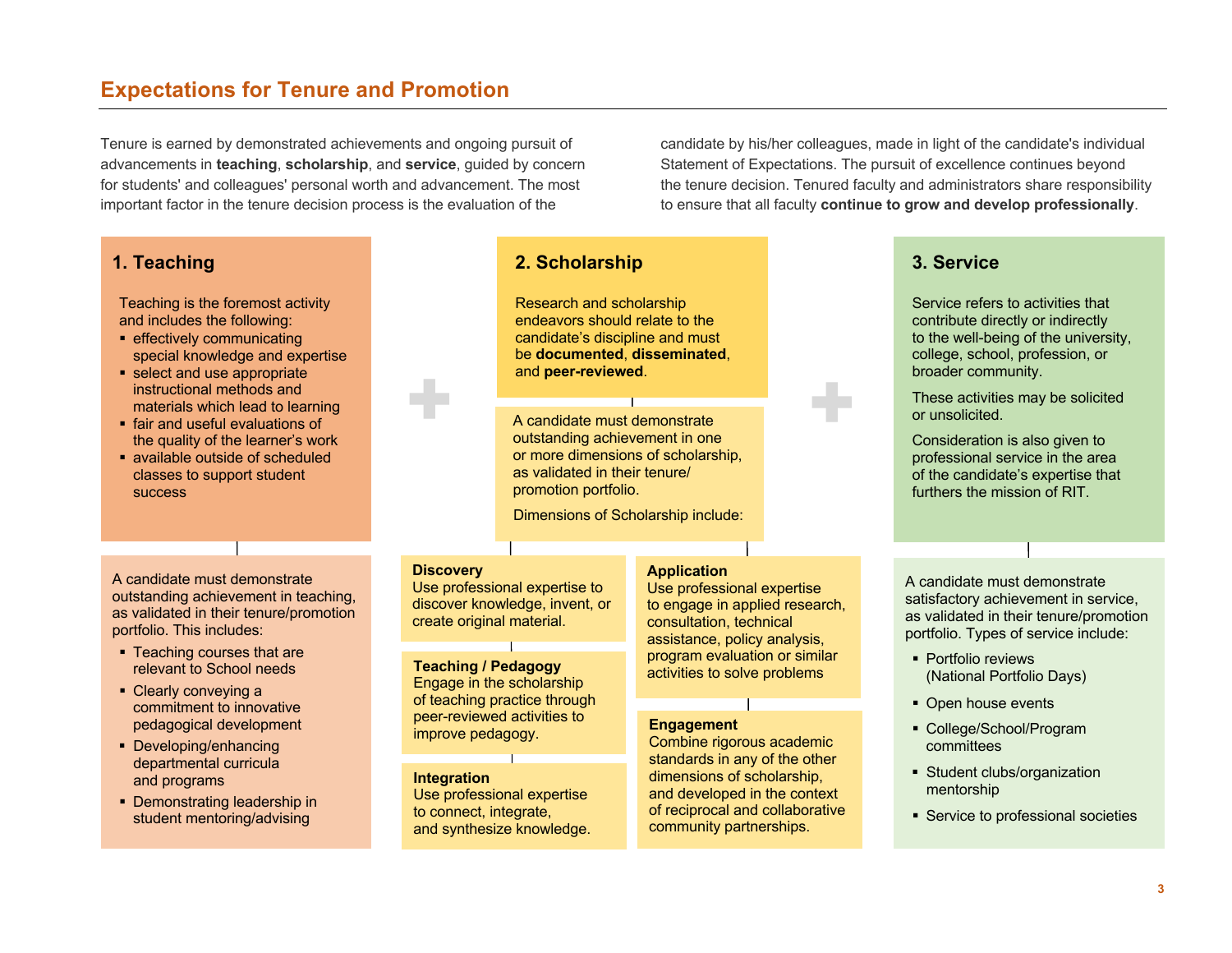# **Tenure Timeline**

The probationary period before granting of tenure is normally **six contract years** for a faculty member who has had no teaching experience before appointment to the university faculty. For candidates with no reduction of the probationary period, the **tenure consideration and evaluation shall be made in the sixth year**. If tenure is granted, it is effective at the start of the following contract year.

A pre-tenured faculty member who becomes a parent by birth or adoption before the tenure documentation is due is automatically granted a one-year extension to the tenure probationary period upon providing written notice of

each birth or adoption to the department head, dean, and provost within six months of the birth or adoption and before the tenure documentation is due. The automatic extensions may be waived if the faculty member so desires and so indicates in writing to the dean before the first day of the spring term preceding the requested tenure consideration date.

An extension of the tenure probationary period shall be provided to tenure-track faculty who apply for and are granted an approved leave of absence as defined in E.05.0, E.17.0, E.33.0, or E34.0. The extension of the probationary period shall be for a minimum of one year.



#### **PROBATIONARY PERIOD**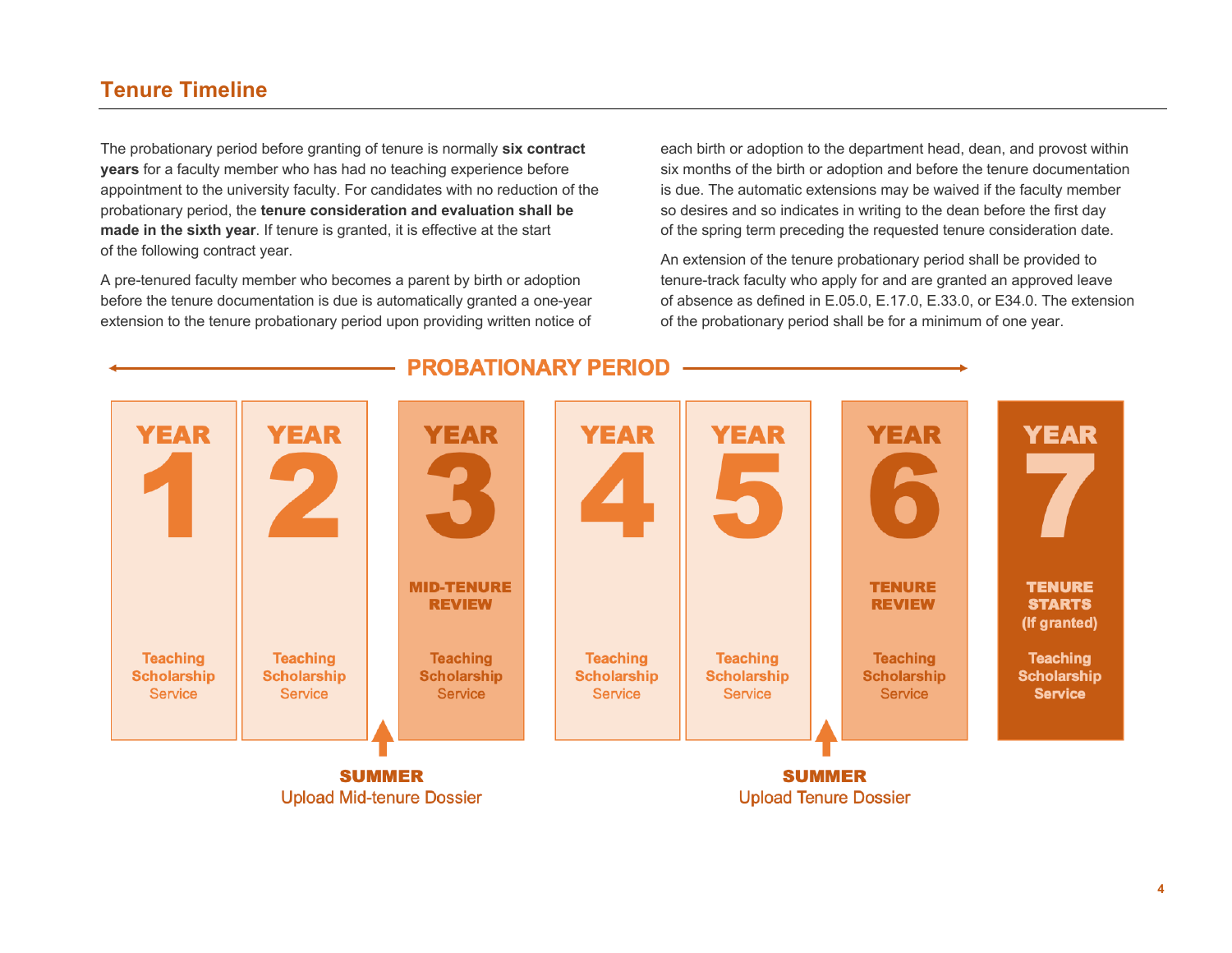The College of Art and Design values multiple forms of creative, pedagogical, and scientific scholarship and research. In alignment with RIT and college policies, research and scholarship may fall into any of five categories: **Discovery**; **Teaching/Pedagogy**; **Integration**; **Application**; and **Engagement**. Creative and scientific scholarship or research may fit into a single category or cross-over multiple categories.

As important as the creation of research and scholarship, the dissemination of work is a required component of validating and sharing the contributions a faculty member is making to furthering their field and the world at large. Further, peer review of one's scholarship is essential in demonstrating the validity and critical reception of one's work by the peers in their respective fields. In the arts, crafts and design fields, peer review can come in many forms and often includes jury/judge selection (i.e., exhibition, screening), curatorial selection, journal reviewed acceptance, external critical review of one's work, representation in gallery or museum, representation by an art/design agency, and so on.

#### **Balancing Professional Practice with Academically Peer Reviewed Dissemination**

Applied arts through professional practice, such as client-based work, can contribute significantly to a faculty member's scholarship towards tenure but does not take the place of a record of academically peer reviewed scholarly activity. In such cases, professional and applied work shall be considered as a component of scholarship and admissible as part of the balance with academically peer reviewed work: they both are competitive, selected through peer review, and the reputation and visibility of each can be assessed. Securing a client through an agent, in a proposal submission process, or the selection of one's work to be reproduced in publications or public works is a highly selective process that includes considerations of

quality and competence. This is especially true when the faculty member has been selected for a project or account of a client (i.e., major corporation, art/design/craft organization, studio, renowned individual in the field, et al.) through a regional or national competition or search that includes review by peers in the field. The competitive and selection process by which the commission was secured needs to be taken into account along with the stature of the client for whom it was produced. It is the candidate's responsibility to properly document this along with the scope of the work, the prestige of the venues, duration of engagement, visibility of the work, and client testimonials.

Overall, while applied and professional work can be a valid asset of a faculty member's scholarship dossier, **it must be performed in conjunction with academically peer reviewed dissemination** as well; thus, extending the scholarship from the professional and compensated spectrum of one's work into the academically peer reviewed environment of higher education. It is important to note that professional and applied work can be utilized in the academic portion of dissemination but requires additional reflection, curation, and/or contextualization.

For example, professional work published or produced as part of a compensated project (i.e., advertising, product design, editorial contribution, commercial productions, branding work, et al.) can move into the realm of academic scholarship when a faculty member disseminates and reflects upon the work vis-à-vis the work's relationship to the field of study. Common forms of this sort of peer reviewed dissemination can include but are not limited to exhibition, presentation at conferences, published writings, screenings at festivals, publication of the work as part of a critical context/curated expression, and so on. The following table helps summarize ways to extend the scholarship of professional work through academically peer reviewed dissemination.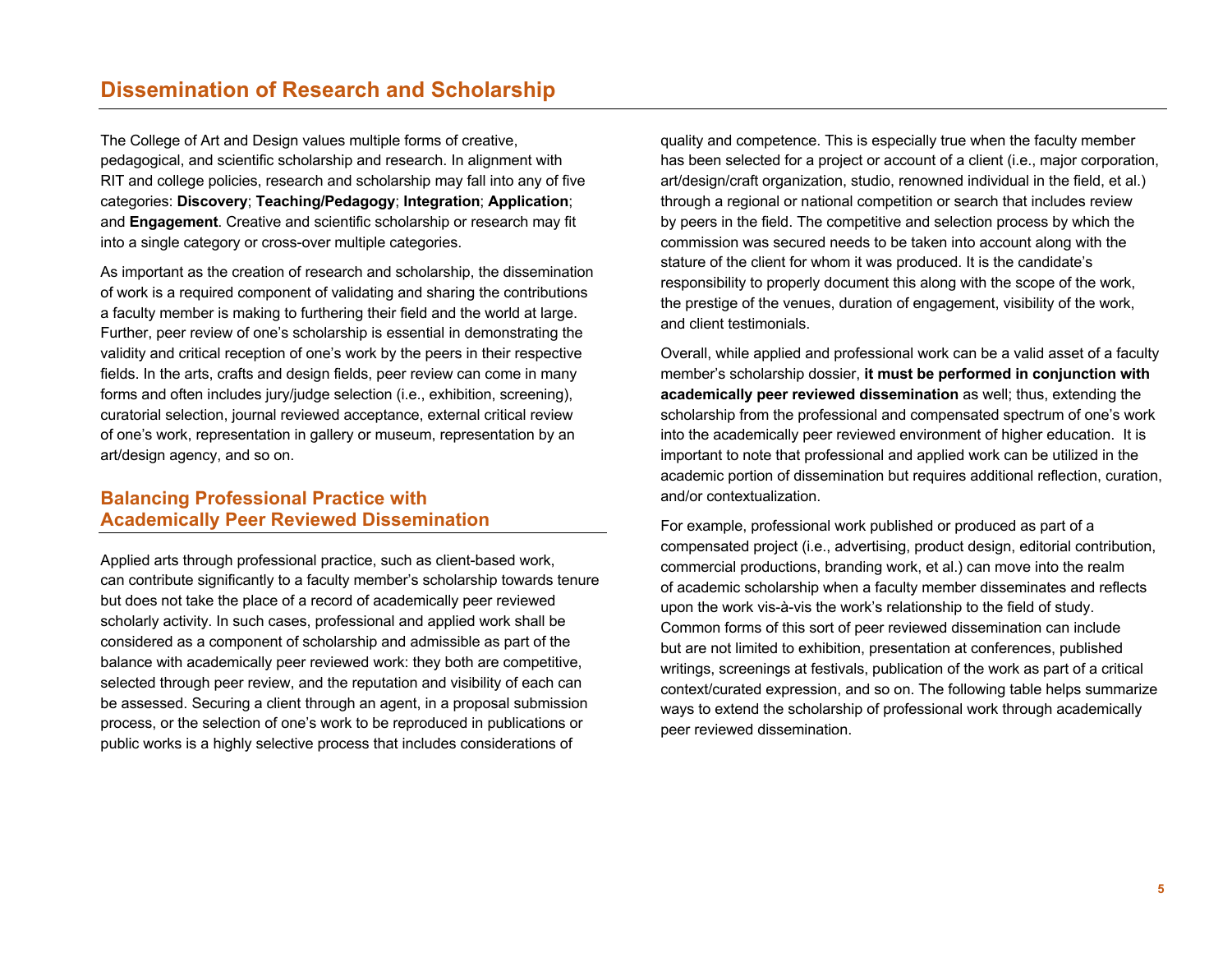# **Extending Scholarship of Professional Work through Academically Peer Reviewed Dissemination**

The merit of Scholarship will be determined by a number of factors including:

#### **PROFESSIONAL ENVIRONMENT**

|                  | <b>Commission of Work</b>                                                                                            | <b>Acceptance of Work in</b><br><b>Professional Competitions</b>                                                                    | <b>Reproduction and Distribution of</b><br><b>Work by an Outside Body</b>                                             |
|------------------|----------------------------------------------------------------------------------------------------------------------|-------------------------------------------------------------------------------------------------------------------------------------|-----------------------------------------------------------------------------------------------------------------------|
|                  | The stature of the client (local/regional/<br>national/international)<br>The process by which the faculty member was | • The stature of the sponsoring organization<br>(local/regional/ national/international)<br>Professional reputation of the juror(s) | The stature of the organization, publication,<br>publisher, and/or author (local/regional/<br>national/international) |
|                  | retained (competitive nature of the request)                                                                         | and/or curator                                                                                                                      | The size, scope, and duration of the project                                                                          |
|                  | • The role the faculty member played in the                                                                          | • Peer reviewed vs. non-peer reviewed                                                                                               | The distribution of content (local/regional/                                                                          |
|                  | creation of work (project management,<br>consultation, art direction, design, etc.)                                  | <b>Critical reviews</b>                                                                                                             | national/international)                                                                                               |
|                  |                                                                                                                      |                                                                                                                                     | Peer reviewed vs. non-peer reviewed                                                                                   |
| $\blacksquare$ . | The size, scope, and duration of the project                                                                         |                                                                                                                                     | Context of reproduction                                                                                               |
|                  | The distribution of content (local/regional/<br>national/international)                                              |                                                                                                                                     | Critical reviews                                                                                                      |
|                  | The impact of the work (client testimony,<br>awards, patents, etc.)                                                  |                                                                                                                                     |                                                                                                                       |
|                  |                                                                                                                      |                                                                                                                                     |                                                                                                                       |

**ACADEMIC ENVIRONMENT**: Ways to Apply Academic Peer Reviewed Dissemination to Professional Work

#### **Pedagogical Contributions**

• Juried/refereed academic presentation and/or publication demonstrating how the professional work contributed to teaching and learning, curriculum development, analysis, and/or outcomes assessment

#### **Presentations – Lectures, Invitation to Present, Keynote Presentations, Interviews:**

• Juried/refereed academic presentation of research, iterative work, process, and/or final intellectual property (IP) regarding the professional work

#### **Publications**

- Personal reflection on the professional work through a sole authored book, co-authored book, book chapter, feature article, etc.
- External independent critical analysis, press review, press article, and/or citations

#### **Curatorial Work, Exhibitions, Screenings**

- Juried/invited public showing of professional work by critically regarded peers and/or authority internal or external to RIT
- § Professional work is recognized and included in exhibitions, screenings, public spaces, retrospectives, private collections, or archives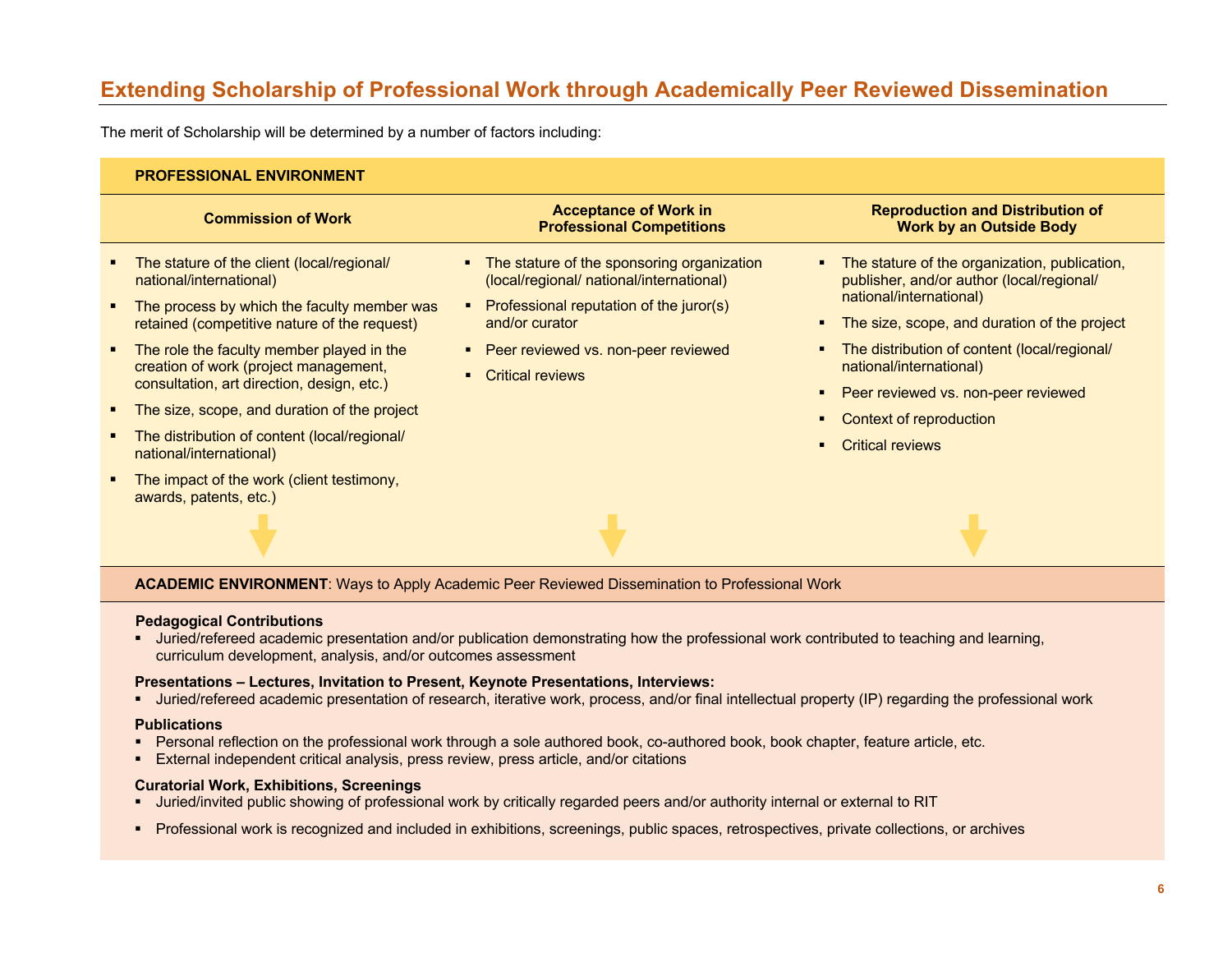The balance of professional and/or applied scholarship with academic dissemination can vary from one candidate to the next and the candidate is required to provide appropriate documentation along with clear explanations of the processes by which each applicable example of an applicant's scholarship was reviewed and selected vis-à-vis the criteria noted in this document. Broadly, faculty can identify the various forms of dissemination, however, it is equally important for faculty and reviewing bodies such as tenure and promotion committees to understand quality metrics of dissemination and expectations for what levels of dissemination are required for promotion and/or tenure.

To provide guidance to faculty and tenure and promotion committees regarding expectations, the following guidelines provide additional elaborations on the dissemination "tiers" where faculty can expect to share their work and to what degree is required for favorable outcomes in relation to scholarship for tenure and/or promotion.

Each school in the College of Art and Design has created descriptions of three tiers of dissemination along with examples of what types of venues, publications, activities, etc. are commensurate with each tier (see appendix). Please note the examples provided by the schools **do not represent an exhaustive list, merely examples in each tier and category**. The faculty member applying for tenure and/or promotion should note the level of dissemination for each component of their scholarship, based on where and how it has been disseminated.

- § **Tier 1 National/International** is exemplified as dissemination with national and/or international visibility and implications where the faculty member's scholarship is broadly visible and accessible to the national and international audience within the field.
- **Tier 2 Regional** is dissemination with broad regional visibility and implications where the faculty member's scholarship is accessible to the field and region where the work is disseminated. (i.e., northeast, west coast, NYC, etc.)
- **Tier 3 Local** is represented by local visibility and implications where the reach is limited to the immediate area of the venue/publication where the work is disseminated. (i.e., Rochester, most university galleries, etc.)

It is important to understand that physical location of a venue does not solely determine the tier category. Using Rochester's own Eastman Museum as an example: even though the Eastman Museum is physically "local," it is considered a Tier 1 form of dissemination in Photography due to its worldwide reputation and visibility. Conversely, exhibiting one's work in a small café in Budapest that is not a known gallery with visibility and reach, while international in location, would most likely be categorized as a local Tier 3 form of dissemination.

### **Expectations for Promotion from Assistant to Associate Professor along with Granting of Tenure**

In addition to clearly demonstrating the development of creative and/or scientific scholarship and/or research, faculty applying for promotion to Associate Professor and Tenure should have a record of peer-reviewed dissemination of their work. The scope of their scholarship and/or research should provide evidence for growing and sustained efforts still to come.

It is expected that faculty applying for Associate Professor and Tenure will, **at a minimum**, provide evidence their work is established with solid and ongoing dissemination in Tier 2 and with at least some examples of Tier 1 dissemination along with demonstrated potential for ongoing Tier 1 dissemination in the future. While opportunities to exhibit, screen, or otherwise display one's work in venues clearly at Tier 1 status can be challenging (i.e., Tier 1 museums, film festivals, and galleries), disseminating one's work in Tier 1 conference proceedings, publications, and other highimpact, peer reviewed outlets is also an accessible and attainable pathway. At a minimum, the dissemination of their work should provide multiple examples of peer-reviewed Tier 2 or higher.

Since the type of scholarship across the college can vary so widely and include processes that take a considerable amount of time to complete, the College of Art and Design will focus more on quality of dissemination than quantity, however, multiple examples of a faculty member's work being disseminated (exhibition, presentation, screening, published, performed, etc.) through peer reviewed venues at a minimum of Tier 3 and Tier 2 will be essential.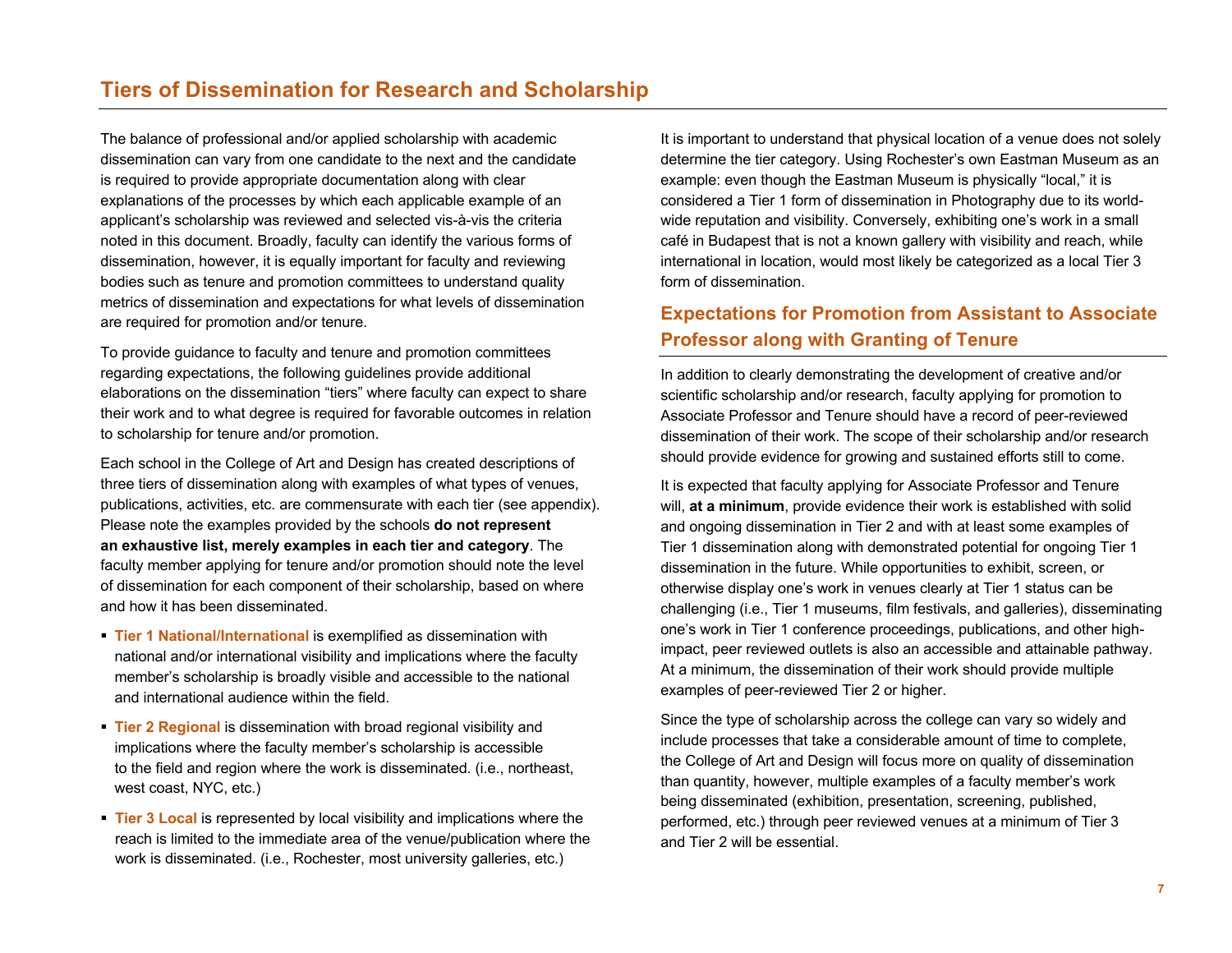## **Expectations for Promotion from Associate Professor to Professor**

Faculty applying for promotion from Associate Professor to Professor should have an established record of peer-reviewed scholarship and make a clear case for how their scholarship and/or research has impacted their respective field(s). Further, faculty should provide evidence that the

# **Scholarship Matrices**

The college's scholarship matrices offer an overview of the kind of scholarly activities aligned with RIT's five expectations of scholarship **discovery**, **teaching/pedagogy**, **integration**, **application** and **engagement**. Importantly, when written, it sought to acknowledge the college's avenues of scholarship for the creative *and* applied faculty member. The matrices were critical to this task since faculty in an applied discipline believed their creative activity was perceived as without merit within the traditional framework of academic criteria.

So, while the painter, sculptor or fine art photographer have an expectation of display and dissemination of scholarly work via exhibition, screenings, and publication, the applied faculty member's—for example,

dissemination of their work is sustained at Tier 2 along with multiple examples of achieving Tier 1 dissemination. Additionally, faculty applying for promotion to Professor should describe how their contributions will continue to be recognized and disseminated at a Tier 1 level. Since the type of scholarship across the college can vary so widely and include processes that take a considerable amount of time to complete, the College of Art and Design will focus more on quality of dissemination than quantity.

the picture editor or photo science faculty—scholarship may be defined differently in consulting, publishing, industry and private commissions, team-based published projects, online, blogs, etc.

A good source for scholarship definitions for arts programs within CAD are found at the College Art Association (CAA) website, especially to how they relate to evolving venues of dissemination such as online sites, blogs, multimedia productions, etc.

Important to all scholarly work is **peer-reviewed evaluation and the scope of the venue** (national, regional, local). Differences may need to be considered with respect of peer-reviewed evaluation for the creative and applied faculty member.

| <b>Dimensions of Scholarship</b>                                                            |                                                                                                        |                                                                               |                                                                                                                                                                                           |                                                                                                                    |  |  |
|---------------------------------------------------------------------------------------------|--------------------------------------------------------------------------------------------------------|-------------------------------------------------------------------------------|-------------------------------------------------------------------------------------------------------------------------------------------------------------------------------------------|--------------------------------------------------------------------------------------------------------------------|--|--|
| <b>Discovery</b><br>When faculty use their                                                  | <b>Teaching/Pedagogy</b><br>When faculty engage                                                        | Integration<br>When faculty use their                                         | <b>Application</b><br>When faculty use their                                                                                                                                              | <b>Engagement</b><br>When faculty engage                                                                           |  |  |
| professional expertise<br>to discover knowledge,<br>invent, or create original<br>material. | in the scholarship of<br>teaching practice through<br>peer-reviewed activities to<br>improve pedagogy. | professional expertise to<br>connect, integrate, and<br>synthesize knowledge. | professional expertise<br>to engage in applied<br>research, consultation,<br>technical assistance, policy<br>analysis, program<br>evaluation, or similar<br>activities to solve problems. | in scholarship developed<br>in context of reciprocal<br>and collaborative<br>community partnerships<br>(external). |  |  |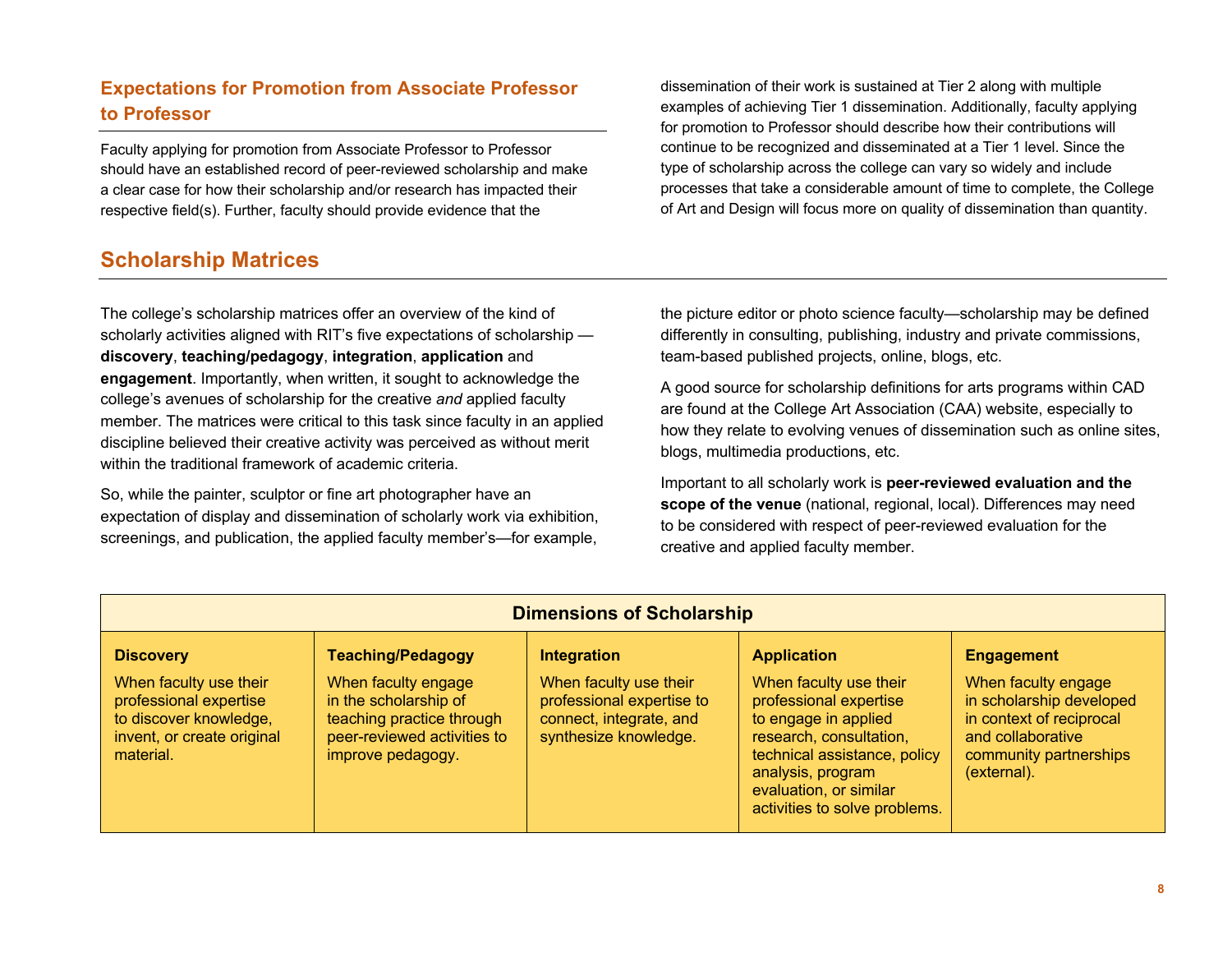# **External Reviewers' Evaluation of Scholarship**

External letters are required for **tenure and promotion to associate professor** and for **promotion to full professor**. The CAD tenure and promotion committee shall obtain a list of five names of external reviewers from the candidate. A maximum of one reviewer may be a co-author and all other external reviewers shall not have personal ties or conflicts of interest (C4.0) with the candidate. In all cases, the reviewers should have fields of study within the candidate's expertise. Generally, external reviewers should hold academic ranks at or higher than the position to which the candidate is applying. If applicable, the candidate can provide a list of three names of scholars they do not want to be considered as external reviewers of their scholarly work.

The Tenure and Promotion Committee will consult with the candidate's school director to provide three names of external scholars that are recognized experts in the candidate's field. The committee shall seek to obtain a **minimum of four (4) letters** from external reviewers in the

#### **Information provided by the Candidate and School Director:**



#### **Names of External Scholars**

are provided by the **Candidate** to the Tenure and Promotion Committee to consider as outside experts to assess the candidate's scholarly work.

The list must include:

- § Title
- Institution/company contact information:
- § Phone
- Address
- Email address

3

#### **Names of External Scholars**

are provided by the **School Director** to the CAD Tenure and Promotion Committee as recognized experts in the candidate's academic field.

The list must include:

- § Title
- Institution/company contact information:
- § Phone
- § Address
- Email address

candidate's field of scholarship. The committee shall seek at least two letters from the list of reviewers suggested by the candidate. Dossiers MUST contain at least two letters from reviewers not on the candidate's list. Academic external reviewers' institutions should usually be peers or aspirant institutions to RIT.

Each reviewer will be requested to evaluate the candidate's **scholarship via their personal website** according to the provided college tenure expectations. If fewer than four letters are received, the committee chair must make an additional attempt to obtain four letters.

The external review letters will be received by the dean's office of the candidate. The external review letters will not be shared with the candidates. They can be shared with school's tenured faculty, the school director, the tenure and promotion committees, the dean, the provost, and the president.

#### **The Tenure and Promotion Committee will select at least:**



- § Assess the significance, relevance, and quality of the candidate's **scholarly contribution to the discipline**, to date, as well as the likelihood of further significant scholarship
- Are NOT asked to evaluate the candidate's teaching or service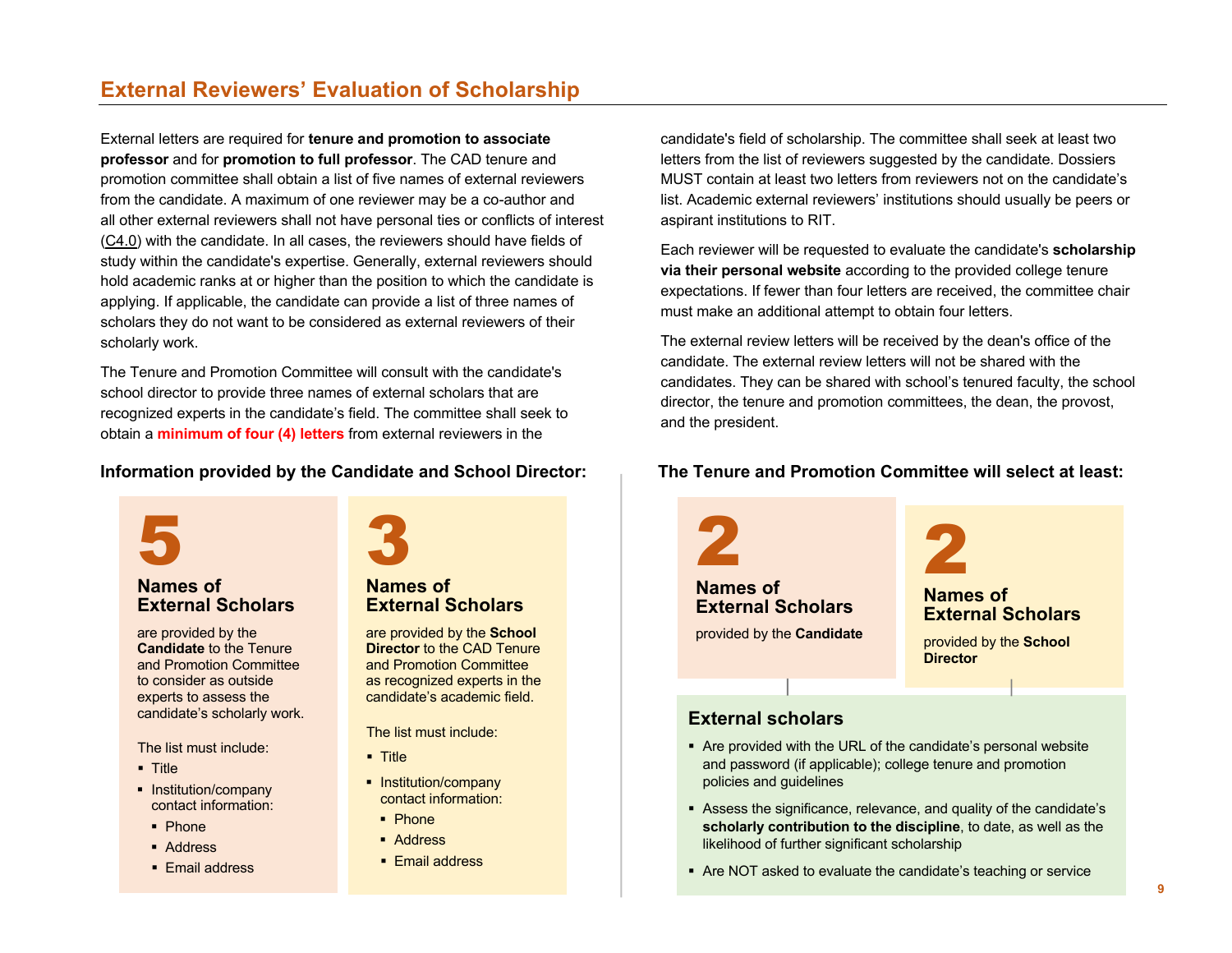# **University Policies and Resources**

- § **RIT Policy E04.0 – Faculty Employment** https://www.rit.edu/academicaffairs/policiesmanual/e040
- § **RIT Policy E05.0 – Tenure**

https://www.rit.edu/academicaffairs/policiesmanual/e050

#### § **Office of the Provost**

https://www.rit.edu/provost/tenure-and-promotion https://www.rit.edu/provost/tenure-and-promotion-process-deadlines

# **College Policies and Resources**

- § **College of Art and Design Tenure Policy** https://inside.cad.rit.edu/wp-content/uploads/2019/05/CAD-Tenure-Policy-5-3-2019.pdf
- § **College of Art and Design Promotion Policy** https://inside.cad.rit.edu/wp-content/uploads/2019/05/CAD-Promotion-Policy-4-17-2019-1.pdf
- § **Additional Resources**

https://inside.cad.rit.edu/policies-guidelines/faculty/tenure-and-promotion-timelines/ https://inside.cad.rit.edu/wp-content/uploads/2021/04/Handout-Teaching\_Observation\_Form.pdf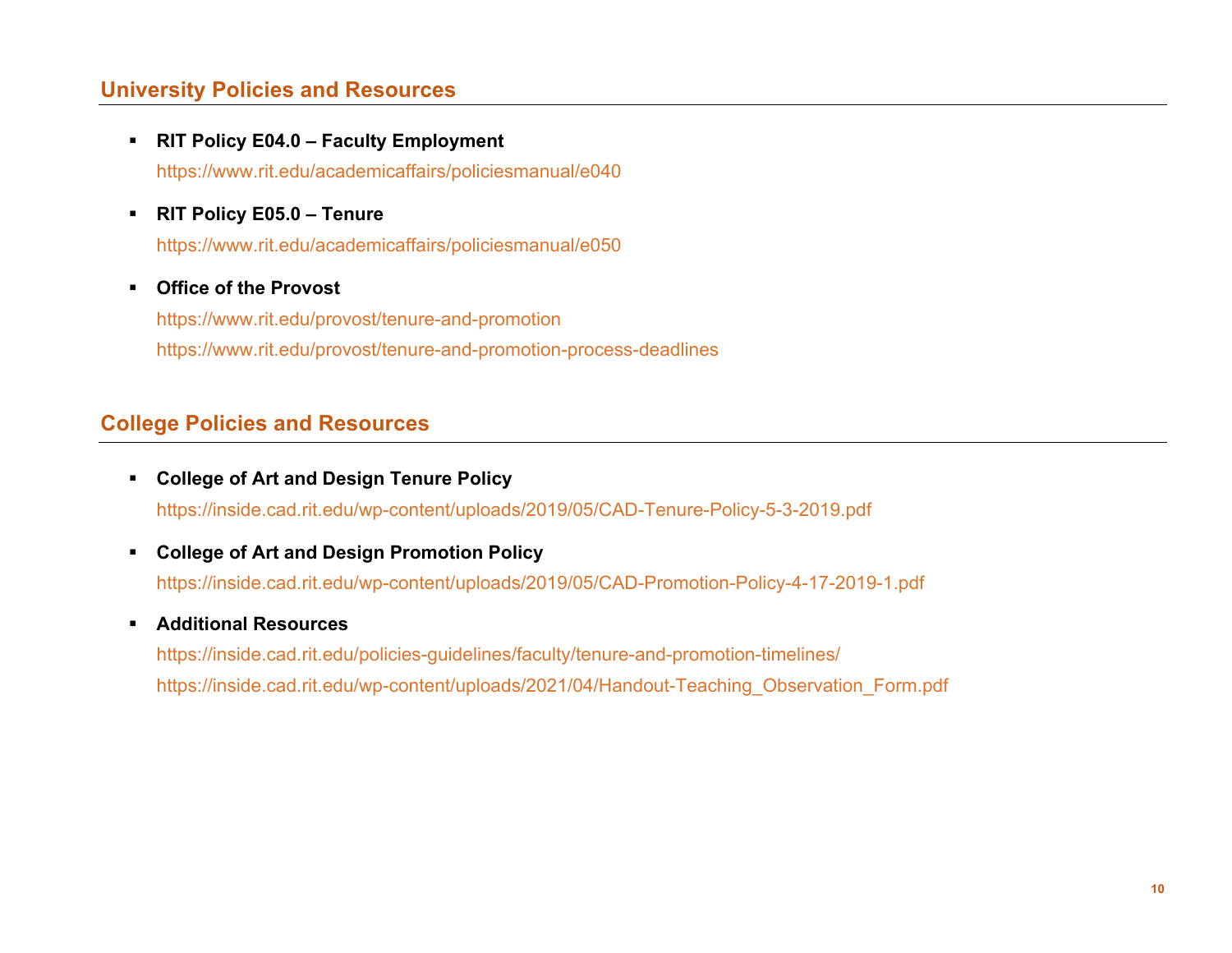# **School of Art** | **Evaluation of Scholarship**

|                                                           | <b>Discovery</b>                                                                                                                                                                                                                                                                 | <b>Teaching/Pedagogy</b>                                                                                                                                                                           | Integration                                                                                                                                                                                                                                                  | <b>Application</b>                                                                                                                                                                                                                                         | <b>Engagement</b>                                                                                                                                                                                                                                                                                                                                                                                                                                                   |
|-----------------------------------------------------------|----------------------------------------------------------------------------------------------------------------------------------------------------------------------------------------------------------------------------------------------------------------------------------|----------------------------------------------------------------------------------------------------------------------------------------------------------------------------------------------------|--------------------------------------------------------------------------------------------------------------------------------------------------------------------------------------------------------------------------------------------------------------|------------------------------------------------------------------------------------------------------------------------------------------------------------------------------------------------------------------------------------------------------------|---------------------------------------------------------------------------------------------------------------------------------------------------------------------------------------------------------------------------------------------------------------------------------------------------------------------------------------------------------------------------------------------------------------------------------------------------------------------|
| <b>Examples of</b><br>documentation<br>in this discipline | New written work<br>Creation of new<br>craft/art/design work<br>Creation of new<br>techniques or processes<br>or research areas                                                                                                                                                  | New written work<br>Creation of new<br>methodologies<br>Creation of new<br>techniques, processes,<br>or methods of delivery                                                                        | New written work<br>Creation of new<br>craft/art/design work<br>Creation of new<br>techniques or processes                                                                                                                                                   | Creation of<br>client-based<br>or commissioned<br>craft/art/design work<br>Development of a<br>technical process<br>Development<br>of a material application                                                                                               | Development and/or<br>maintenance<br>of civic, community-based<br>collaborations via MOA*,<br>white paper, grant,<br>proposal, residency, etc.<br><b>External community</b><br>partner's newsletter,<br>proposal, grant,<br>MOA, etc.<br>Work with community<br>consequence.                                                                                                                                                                                        |
| <b>Examples of</b><br>dissemination<br>in this discipline | Publications (books,<br>monographs, periodicals,<br>online)<br>Refereed conference<br>paper publication or<br>presentation<br>Invited lecture/<br>workshop presentation<br>Craft/art/design<br>exhibitions (solo, group,<br>invited, juried)<br>Installation of<br>creative work | Publications (books,<br>exhibition catalogues,<br>monographs, periodicals,<br>online)<br>Refereed conference<br>paper, publication or<br>presentation<br>Invited lecture/<br>workshop presentation | Publications (books,<br>monographs, periodicals,<br>online)<br>Refereed conference<br>paper publication or<br>presentation<br>Invited lecture/<br>workshop presentation<br>Exhibitions (solo,<br>group, invited, juried)<br>Installation of<br>creative work | Publications<br>(books, monographs,<br>periodicals, online)<br>Juried competitions<br>Refereed conference<br>presentation<br>Invited lecture/workshop<br>presentation<br>Exhibitions (solo,<br>group, invited, juried)<br>Installation of<br>creative work | Publications: books;<br>Mono-graphs; articles;<br>reviews; essay; exhibition<br>catalogue; website<br>New or maintained civic<br>collaborations between<br>Program, School and/or<br>College with external<br>consequences<br>Refereed chair, panel<br>or presentation at<br>professional conference<br>or community related<br>event<br>Conducting meetings,<br>workshops, conferences<br>with the community<br>or bringing community<br>groups to campus projects |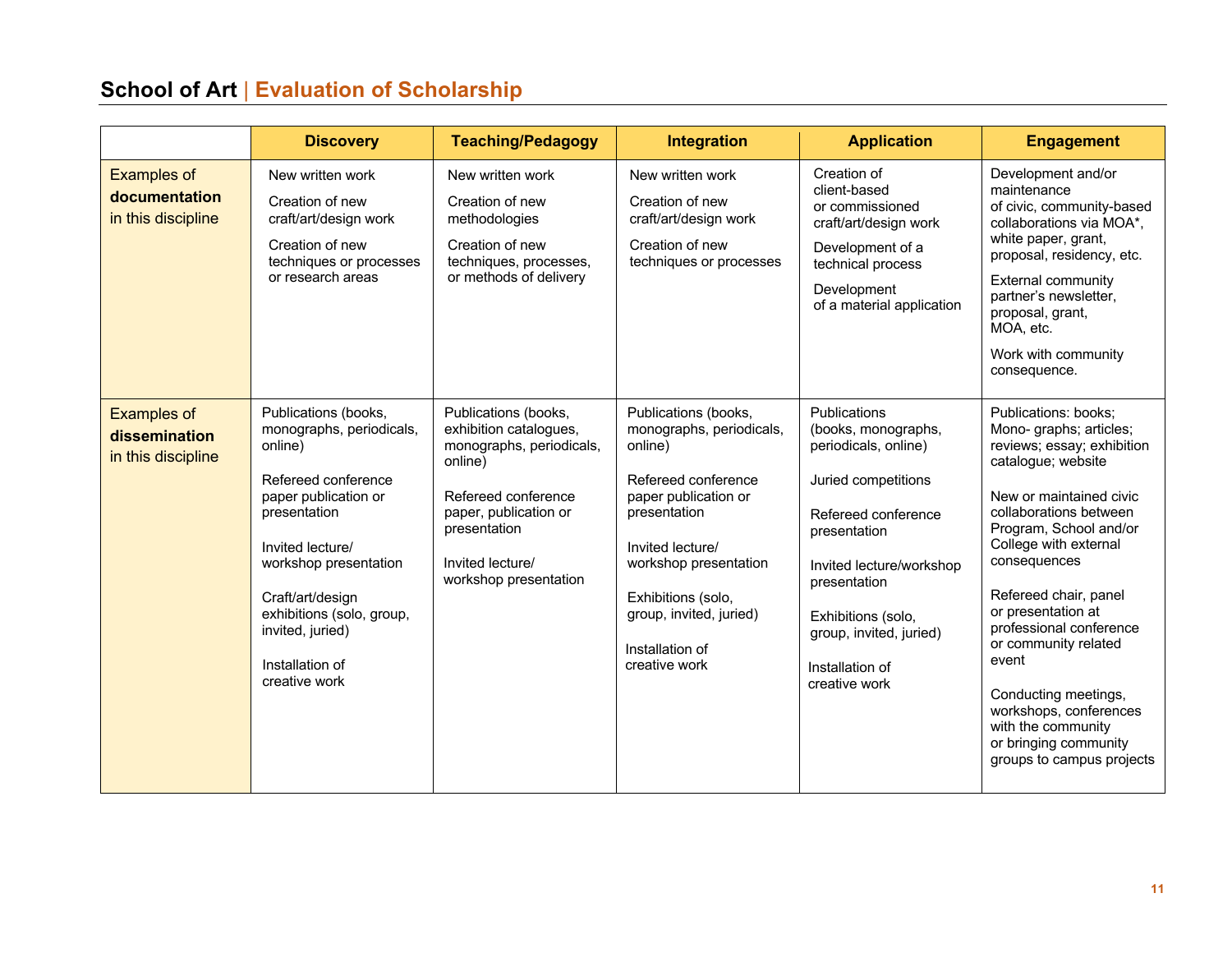|                                                         | <b>Discovery</b>                                                                                                                                                                 | <b>Teaching/Pedagogy</b>                                                                                                                                                         | <b>Integration</b>                                                                                                                                                               | <b>Application</b>                                                                                                                                                                | <b>Engagement</b>                                                                                                                                                                                                                                           |
|---------------------------------------------------------|----------------------------------------------------------------------------------------------------------------------------------------------------------------------------------|----------------------------------------------------------------------------------------------------------------------------------------------------------------------------------|----------------------------------------------------------------------------------------------------------------------------------------------------------------------------------|-----------------------------------------------------------------------------------------------------------------------------------------------------------------------------------|-------------------------------------------------------------------------------------------------------------------------------------------------------------------------------------------------------------------------------------------------------------|
| <b>Examples of</b><br>peer review<br>in this discipline | Critical review<br>Grants<br>Honors/awards<br>Juried/refereed<br>presentation and/or<br>publication<br>Critical assessment of<br>portfolio by professional<br>and academic peers | Critical review<br>Grants<br>Honors/awards<br>Juried/refereed<br>presentation and/or<br>publication<br>Critical assessment of<br>portfolio by professional<br>and academic peers | Critical review<br>Grants<br>Honors/awards<br>Juried/refereed<br>presentation and/or<br>publication<br>Critical assessment of<br>portfolio by professional<br>and academic peers | Competition acceptance<br>Juried publications<br>Written reviews<br>Honors/awards<br>Critical assessment of<br>portfolio by professional<br>and academic peers<br>external to RIT | Finalized work published<br>or exhibited by critically<br>regarded peers and/or<br>authority internal or<br>external to RIT and<br>College.<br>Press review; press<br>article; critique in<br>publications of the field.<br>Grants, honors,<br>awards, etc. |
|                                                         | external to RIT<br>Juried/invited exhibitions<br>(group, solo)                                                                                                                   | external to RIT                                                                                                                                                                  | external to RIT                                                                                                                                                                  |                                                                                                                                                                                   |                                                                                                                                                                                                                                                             |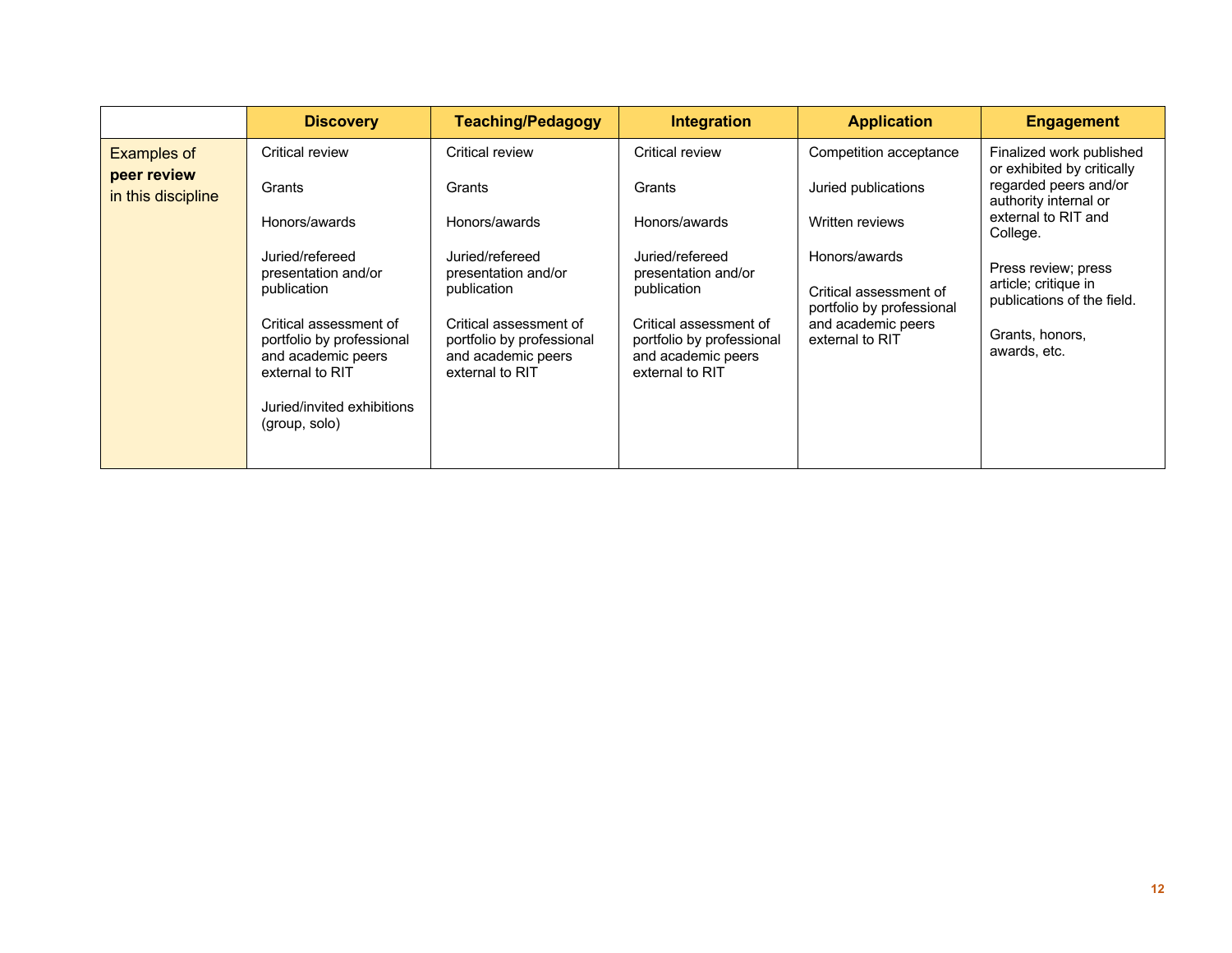# **School for American Crafts** | **Evaluation of Scholarship**

|                                                           | <b>Discovery</b>                                                                                                                                                                                                                                                                | <b>Teaching/Pedagogy</b>                                                                                                                                                                          | <b>Integration</b>                                                                                                                                                                                                                                          | <b>Application</b>                                                                                                                                                                                                                                         | <b>Engagement</b>                                                                                                                                                                                                                                                                                                                                                                                                                                                    |
|-----------------------------------------------------------|---------------------------------------------------------------------------------------------------------------------------------------------------------------------------------------------------------------------------------------------------------------------------------|---------------------------------------------------------------------------------------------------------------------------------------------------------------------------------------------------|-------------------------------------------------------------------------------------------------------------------------------------------------------------------------------------------------------------------------------------------------------------|------------------------------------------------------------------------------------------------------------------------------------------------------------------------------------------------------------------------------------------------------------|----------------------------------------------------------------------------------------------------------------------------------------------------------------------------------------------------------------------------------------------------------------------------------------------------------------------------------------------------------------------------------------------------------------------------------------------------------------------|
| <b>Examples of</b><br>documentation<br>in this discipline | New written work<br>Creation of new<br>craft/art/design work<br>Creation of new<br>techniques or processes                                                                                                                                                                      | New written work<br>Creation of new<br>methodologies<br>Creation of new<br>techniques, processes,<br>or methods of delivery                                                                       | New written work<br>Creation of new<br>craft/art/design work<br>Creation of new<br>techniques or processes                                                                                                                                                  | Creation of<br>client-based<br>or commissioned<br>craft/art/design work<br>Development of a<br>technical process<br>Development<br>of a material application                                                                                               | Development and/or<br>maintenance<br>of civic, community-based<br>collaborations via MOA*,<br>white paper, grant,<br>proposal, residency, etc.<br>External community<br>partner's newsletter,<br>proposal, grant,<br>MOA, etc.<br>Work with community<br>consequence.                                                                                                                                                                                                |
| <b>Examples of</b><br>dissemination<br>in this discipline | Publications (books,<br>monographs, periodicals,<br>online)<br>Refereed conference<br>paper publication or<br>presentation<br>Invited lecture/workshop<br>presentation<br>Craft/art/design<br>exhibitions (solo, group,<br>invited, juried)<br>Installation of<br>creative work | Publications (books,<br>exhibition catalogues,<br>monographs, periodicals,<br>online)<br>Refereed conference<br>paper, publication or<br>presentation<br>Invited lecture/workshop<br>presentation | Publications (books,<br>monographs, periodicals,<br>online)<br>Refereed conference<br>paper publication or<br>presentation<br>Invited lecture/workshop<br>presentation<br>Exhibitions (solo, group,<br>invited, juried)<br>Installation of<br>creative work | Publications (books,<br>monographs, periodicals,<br>online)<br>Juried competitions<br>Refereed conference<br>presentation<br>Invited lecture/workshop<br>presentation<br>Exhibitions (solo, group,<br>invited, juried)<br>Installation of<br>creative work | Publications: books;<br>Mono- graphs; articles;<br>reviews; essay; exhibition<br>catalogue; website<br>New or maintained civic<br>collaborations between<br>Program, School and/or<br>College with external<br>consequences<br>Refereed chair, panel or<br>presentation at<br>professional conference<br>or community related<br>event<br>Conducting meetings,<br>workshops, conferences<br>with the community or<br>bringing community<br>groups to campus projects |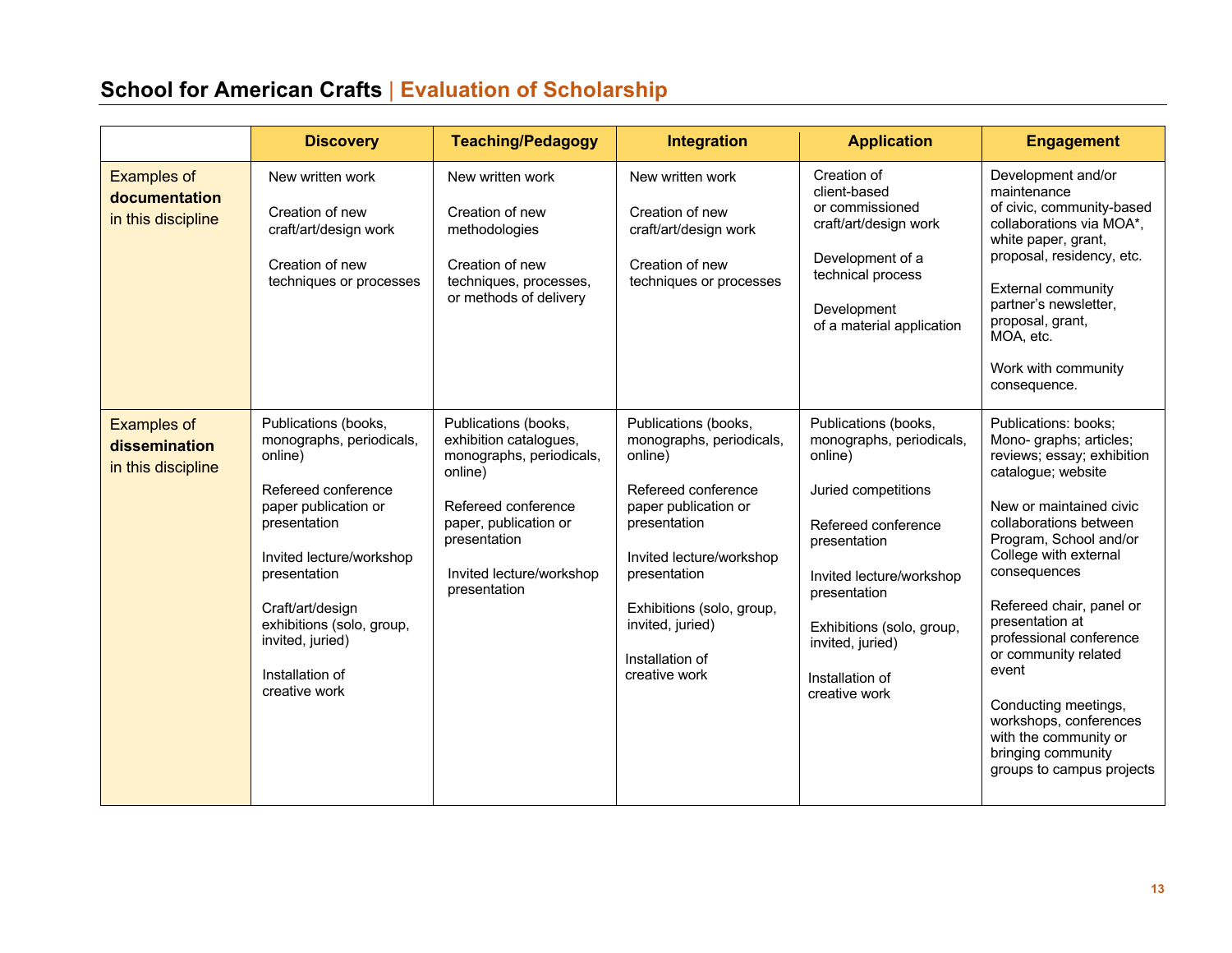|                                                         | <b>Discovery</b>                                                                                                                                                                                                                                                                                                                           | <b>Teaching/Pedagogy</b>                                                                                                                                                                            | Integration                                                                                                                                                                                                | <b>Application</b>                                                                                                                                                                | <b>Engagement</b>                                                                                                                                                                                                                                           |
|---------------------------------------------------------|--------------------------------------------------------------------------------------------------------------------------------------------------------------------------------------------------------------------------------------------------------------------------------------------------------------------------------------------|-----------------------------------------------------------------------------------------------------------------------------------------------------------------------------------------------------|------------------------------------------------------------------------------------------------------------------------------------------------------------------------------------------------------------|-----------------------------------------------------------------------------------------------------------------------------------------------------------------------------------|-------------------------------------------------------------------------------------------------------------------------------------------------------------------------------------------------------------------------------------------------------------|
| <b>Examples of</b><br>peer review<br>in this discipline | Critical review<br>Grants/honors/<br>awards<br>Juried/refereed<br>presentation and/or<br>publication<br>Critical assessment of<br>portfolio by professional<br>and academic peers<br>external to RIT<br>Juried/invited exhibitions<br>(group, solo)<br>Inclusion in museum<br>collections<br>Patents, trademarks<br>Mass-produced products | Critical review<br>Grants<br>Honors/awards<br>Juried/refereed<br>presentation and/or<br>publication<br>Critical assessment of<br>portfolio by professional<br>and academic peers<br>external to RIT | <b>Critical review</b><br>Grants<br>Honors/awards<br>Juried/refereed<br>presentation and/or<br>publication<br>Critical assessment of<br>portfolio by professional<br>and academic peers<br>external to RIT | Competition acceptance<br>Juried publications<br>Written reviews<br>Honors/awards<br>Critical assessment of<br>portfolio by professional<br>and academic peers<br>external to RIT | Finalized work published<br>or exhibited by critically<br>regarded peers and/or<br>authority internal or<br>external to RIT and<br>College.<br>Press review; press<br>article; critique in<br>publications of the field.<br>Grants, honors,<br>awards, etc. |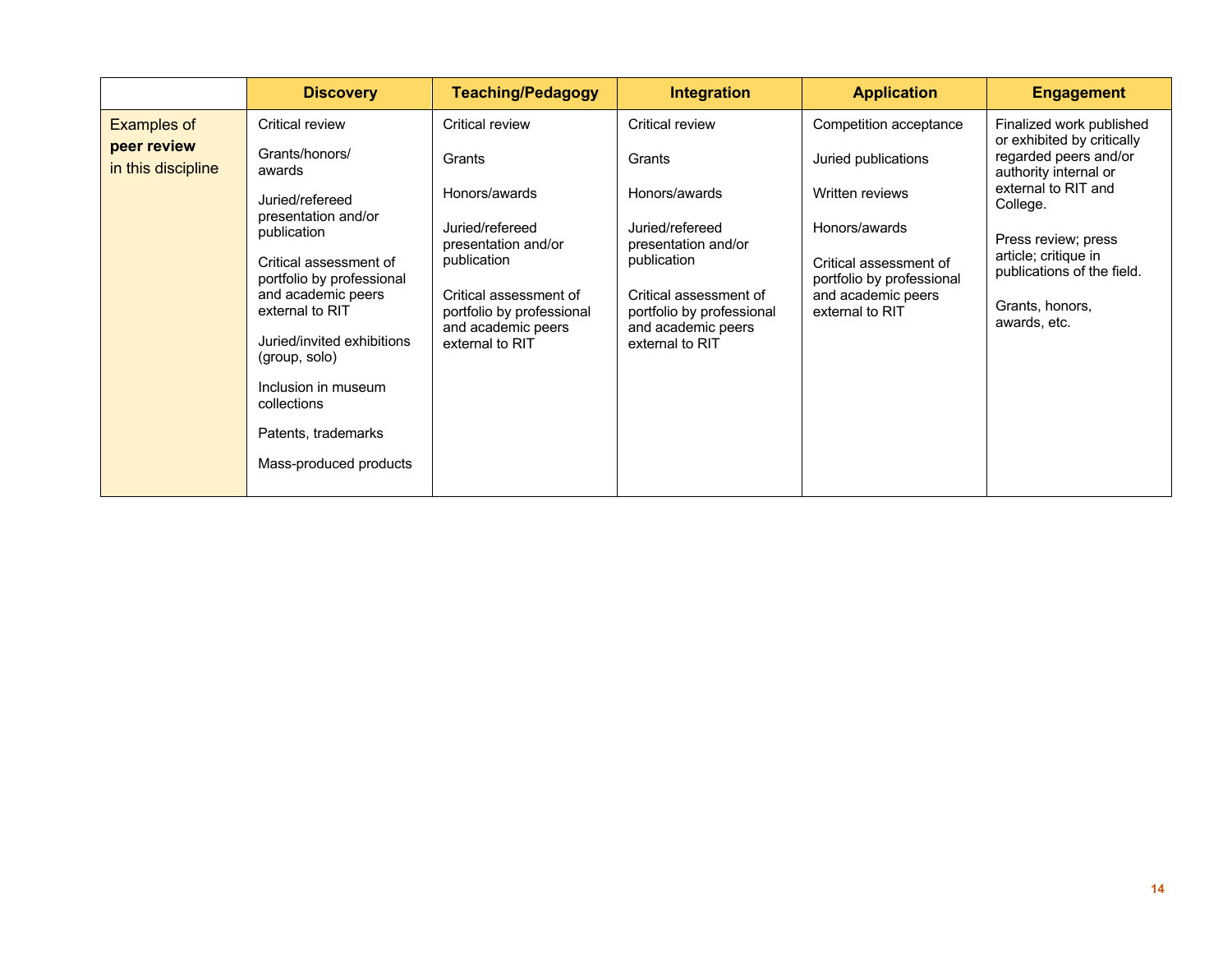# **School of Art/School for American Crafts** | **Tiers of Dissemination for Research and Scholarship**

| <b>Tier</b>                  | <b>Display/Dissemination</b>                                                                                                                                                                                                                                                                                                                                                                                                                                                                                                                                                                                                                                                                                                                                                                                                                                                                                                                                                                                                                                                                                                | <b>Scholarly Publications</b>                                                                                                                                                                                                                                                                                                                                                                                                                                                                                                                                                                                                                                                                                                                                                                                                                            | <b>Published Artwork</b>                                                                                                                                                                                                                                                                                                                                                                                                                                                                                                                                                   | <b>Awards and Grants</b>                                                                                                                                                                                                                                                                                                                                                                                                                                                                                                                                                                                                                                                                                                                                                                                                                                     | <b>Presentations/</b><br><b>Consultancies/Other</b>                                                                                                                                                                                                                                                                                                                                                                                                                                                                                                                                                                                                                                                                                                                                                                                                                                                                                                                                                          |
|------------------------------|-----------------------------------------------------------------------------------------------------------------------------------------------------------------------------------------------------------------------------------------------------------------------------------------------------------------------------------------------------------------------------------------------------------------------------------------------------------------------------------------------------------------------------------------------------------------------------------------------------------------------------------------------------------------------------------------------------------------------------------------------------------------------------------------------------------------------------------------------------------------------------------------------------------------------------------------------------------------------------------------------------------------------------------------------------------------------------------------------------------------------------|----------------------------------------------------------------------------------------------------------------------------------------------------------------------------------------------------------------------------------------------------------------------------------------------------------------------------------------------------------------------------------------------------------------------------------------------------------------------------------------------------------------------------------------------------------------------------------------------------------------------------------------------------------------------------------------------------------------------------------------------------------------------------------------------------------------------------------------------------------|----------------------------------------------------------------------------------------------------------------------------------------------------------------------------------------------------------------------------------------------------------------------------------------------------------------------------------------------------------------------------------------------------------------------------------------------------------------------------------------------------------------------------------------------------------------------------|--------------------------------------------------------------------------------------------------------------------------------------------------------------------------------------------------------------------------------------------------------------------------------------------------------------------------------------------------------------------------------------------------------------------------------------------------------------------------------------------------------------------------------------------------------------------------------------------------------------------------------------------------------------------------------------------------------------------------------------------------------------------------------------------------------------------------------------------------------------|--------------------------------------------------------------------------------------------------------------------------------------------------------------------------------------------------------------------------------------------------------------------------------------------------------------------------------------------------------------------------------------------------------------------------------------------------------------------------------------------------------------------------------------------------------------------------------------------------------------------------------------------------------------------------------------------------------------------------------------------------------------------------------------------------------------------------------------------------------------------------------------------------------------------------------------------------------------------------------------------------------------|
| Z<br>ational<br>Internationa | Major cultural institutions in field<br>PS-1, New Museum, Metal<br>Museum<br>Maior academic museums and<br>institutions in field<br>Representation by major<br>galleries and/or design agencies<br>Acquisition of work by major<br>cultural institutions<br>Screenings at major festivals,<br>museums, cultural institutions,<br>theaters<br>Multimedia or image displays<br>online in association with major<br>media outlets in field<br>International and national<br>residencies/fellowships of repute<br>National agency representation<br>for commercial/editorial work<br>Installations at nationally/<br>internationally recognized art<br>festivals, outdoor exhibitions,<br>conferences, symposia, and<br>design venues (i.e. Salone,<br>ICFF-Design Week, etc.)<br>Physical or virtual displays<br>of work at major national<br>conferences (i.e., in Medical<br>Illustration this would include<br>the Association of Medical<br>Illustrators Salon, Guild of<br><b>Natural Science Illustrators</b><br>exhibition, or the Association<br>Européenne des Illustrateurs<br>Médicaux et Scientifiques<br>(AEIMS). | Publishers in field (i.e., Focal<br>Press, Lars Müller Publishers,<br>MIT Press, Phaidon, Princeton<br>Press, Rockport Publishers,<br>Routledge, Taschen, Wiley, etc.)<br>National/international academic<br>publishers<br>Major media outlets/platforms,<br>print or online<br>Major magazines in professional<br>field, in print or online, i.e.<br>Articles published in major arts<br>or design journals, academic<br>publications. A ranking of art<br>journals can be found at:<br>https://www.scimagojr.com/journ<br>alrank.php?category=1213<br>Journal of Biomedical<br>Communications<br>Journal of Natural Science<br><b>Illustration</b><br>Major digital project that has<br>received grant funding and/or<br>peer review<br>Edited volume or journal from<br>academic publisher<br>*Published writing BY us<br>*Published writing ABOUT us | Illustrated textbook for<br>major scientific or medical<br>publisher (i.e., Elsevier,<br>Springer, Thieme, WH Freeman,<br>Benjamin Cummings, Lippincott<br>Williams & Wilkins).<br>Cover art and/or inside art for<br>a major scientific or medical<br>journal (i.e., Science, Nature,<br>Nature Medicine, the Lancet,<br>JAMA, Cell, New England<br>Journal of Medicine, Scientific<br>American)<br>Rankings of journals can be<br>found at:<br>https://www.scimagojr.com/journ<br>alrank.php<br><b>or</b><br>https://scholar.google.com/citati<br>ons?view op=top venues | NEA, NSF, NEH, NYS, federal<br>government or state grants<br>Guggenheim<br>MacArthur<br>Major awards from professional<br>association<br>Being named a Fellow of a<br>professional association<br>(i.e., AMI Fellow)<br>Awards associated with major<br>national cultural institutions<br>Major awards aligned with<br>professional field in arts or<br>design (e.g., British Medical<br>Association annual book<br>awards, including their<br>Illustrated Book Award)<br><b>AMI Salon Awards</b><br>American Library Association<br>(ALA) children's book awards<br>https://www.infosoup.info/kids/a<br>wards-home<br>Caldecott Medal (for picture<br>books)<br>Newberry Medal<br>Coretta Scott King Award (for an<br>African American illustrator)<br>Belpré Medal (for a Hispanic<br>illustrator)<br><b>Geisel Medal</b><br>Sibert Information Book Medal | International/<br><b>National Conferences:</b><br><b>IXDA</b><br>Adobe Max<br><b>MODE</b><br>Autodesk<br>University<br><b>NCCCIAP</b><br><b>NCECA</b><br><b>AIGA</b><br>CAA<br>NeoCon<br><b>EDRA</b><br><b>SECAC</b><br><b>FITC</b><br><b>SEGD</b><br><b>FS</b><br>SGC<br>GAS<br><b>SIGGRAPH</b><br>GDC<br><b>SOFA</b><br><b>ICCCIA</b><br><b>SNAG</b><br><b>IDEC</b><br>TypeCon<br><b>UCDA</b><br><b>IDSA</b><br><b>ISEA</b><br><b>ISC</b><br><b>Association of Medical</b><br><b>Illustrators</b><br><b>Guild of Natural Science</b><br><b>Illustrators</b><br>Association Européenne<br>des Illustrateurs Médicaux<br>et Scientifiques<br>Major museum-aligned<br>presentation or workshop<br>Consultant to international and<br>national agencies, companies,<br>organizations, universities etc.<br>National board member of<br>professional associations<br>Major associations in<br>professional fields in arts<br>and design<br>Editor for professional journals,<br>magazines in professional field |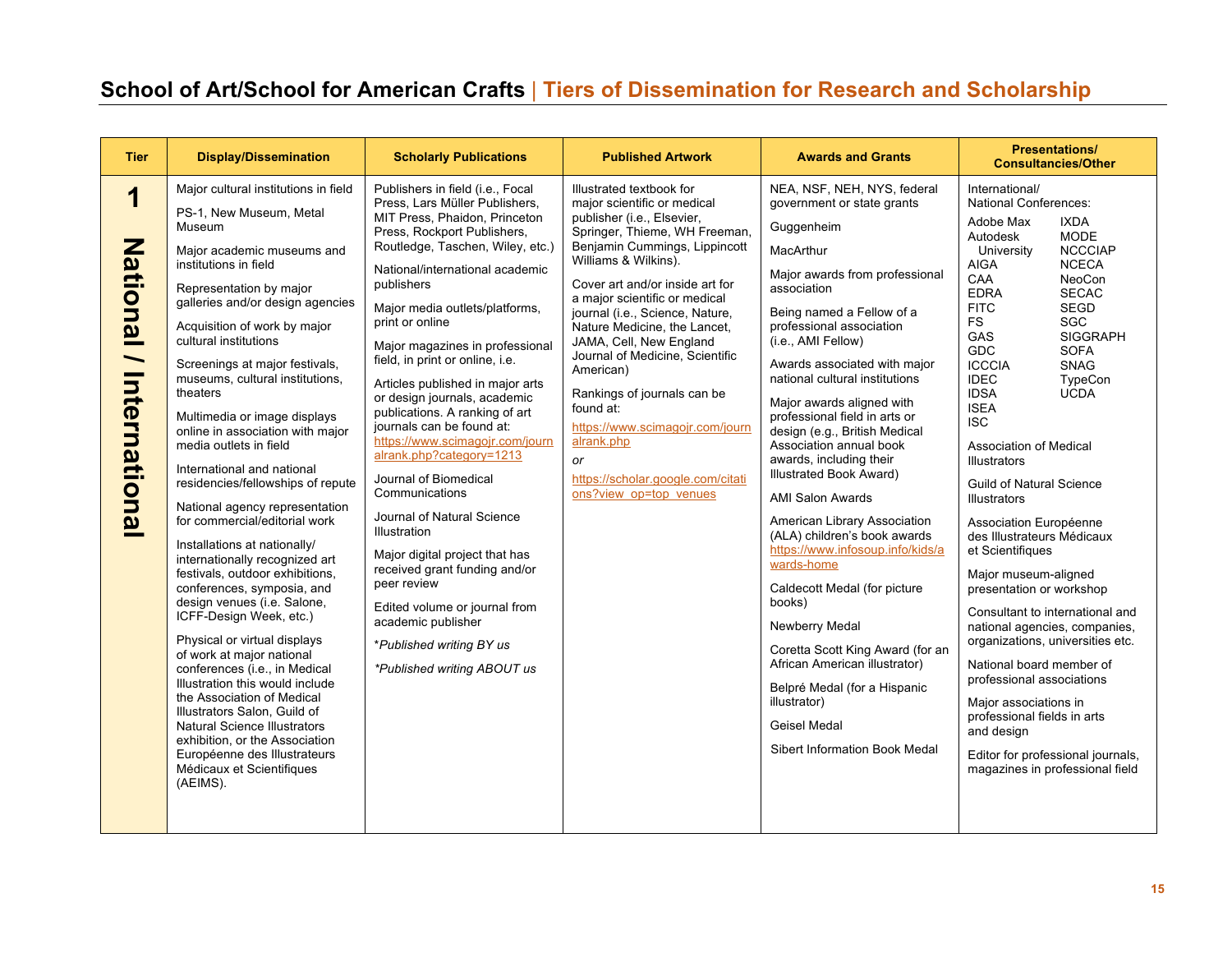|                                          | Reproduction of work in print,<br>online, or virtually in<br>nationally/internationally<br>recognized publications and<br>web sites (Society of Illustrators,<br>National Institute of Health,<br>Center for Disease control).                                                                                                         |                                                                                                                                                                                                                                                      |                                                                                                                                                                                                                                                                                                                                                                                             |                                                                                                                                                                        | Peer-reviewer for international/<br>national journals and presses in<br>professional fields of arts and<br>sciences                                                                                                                                                                                                                                                                                                                                                                                |
|------------------------------------------|----------------------------------------------------------------------------------------------------------------------------------------------------------------------------------------------------------------------------------------------------------------------------------------------------------------------------------------|------------------------------------------------------------------------------------------------------------------------------------------------------------------------------------------------------------------------------------------------------|---------------------------------------------------------------------------------------------------------------------------------------------------------------------------------------------------------------------------------------------------------------------------------------------------------------------------------------------------------------------------------------------|------------------------------------------------------------------------------------------------------------------------------------------------------------------------|----------------------------------------------------------------------------------------------------------------------------------------------------------------------------------------------------------------------------------------------------------------------------------------------------------------------------------------------------------------------------------------------------------------------------------------------------------------------------------------------------|
| $\overline{2}$<br>Regional               | Regional/local traveling displays<br>to other cultural or academic<br>national venues<br>Regional art and design cultural<br>institutions with larger<br>community outreach than local<br>National academic and cultural<br>institutions with less outreach<br>than Tier 1 institutions<br>Regional residencies from<br>national pools | National publisher with less<br>outreach than Tier 1<br>Regional media outlet,<br>publishers with larger than local<br>outreach<br>Articles, essays, etc. published<br>in regional magazines and/or<br>journals, print or online<br><b>RIT Press</b> | Cover art and/or inside art for a<br>journal published by a national<br>medical, surgical, or scientific<br>association (i.e., American<br>Journal of Surgical Pathology,<br>Journal of Bone & Joint Surgery,<br>Journal of Anatomy, Journal of<br>the American College of<br>Cardiology)<br>Refer to the same list of<br>ranked journals:<br>https://www.scimagojr.com/journ<br>alrank.php | National grants and awards with<br>less outreach than Tier 1<br>Regional grants<br>Regional awards aligned with<br>regional cultural institutions of<br>art and design | National or regional cultural<br>institution-aligned presentation<br>or workshop with less outreach<br>than Tier 1 institution<br>Regional association or regional<br>chapter of national organization<br>in professional field<br>Consultant for regional<br>agencies, companies, etc.<br>Regional board member of<br>professional association<br>Peer-reviewer for<br>national/regional journals and<br>presses in professional fields<br>of arts and sciences with less<br>outreach than Tier 1 |
| 3<br><u>ဝ</u><br>$\dot{\mathbf{\omega}}$ | Local museums and cultural<br>institutions with little reach<br>beyond local community<br>Local galleries with little<br>outreach beyond local<br>community<br>RIT galleries and displays<br>Local residencies                                                                                                                         | Local publisher with little<br>outreach beyond local<br>community<br>Local media outlets with little<br>reach beyond local community                                                                                                                 |                                                                                                                                                                                                                                                                                                                                                                                             | Local county, city or agency<br>grants or local art grants<br>provided by associations,<br>groups, etc.<br>RIT awards and grants                                       | Local museum and gallery<br>Internal presentation to home<br>institution<br>Local groups, clubs,<br>associations<br>Local board member of local<br>association, organization,<br>company, etc.                                                                                                                                                                                                                                                                                                     |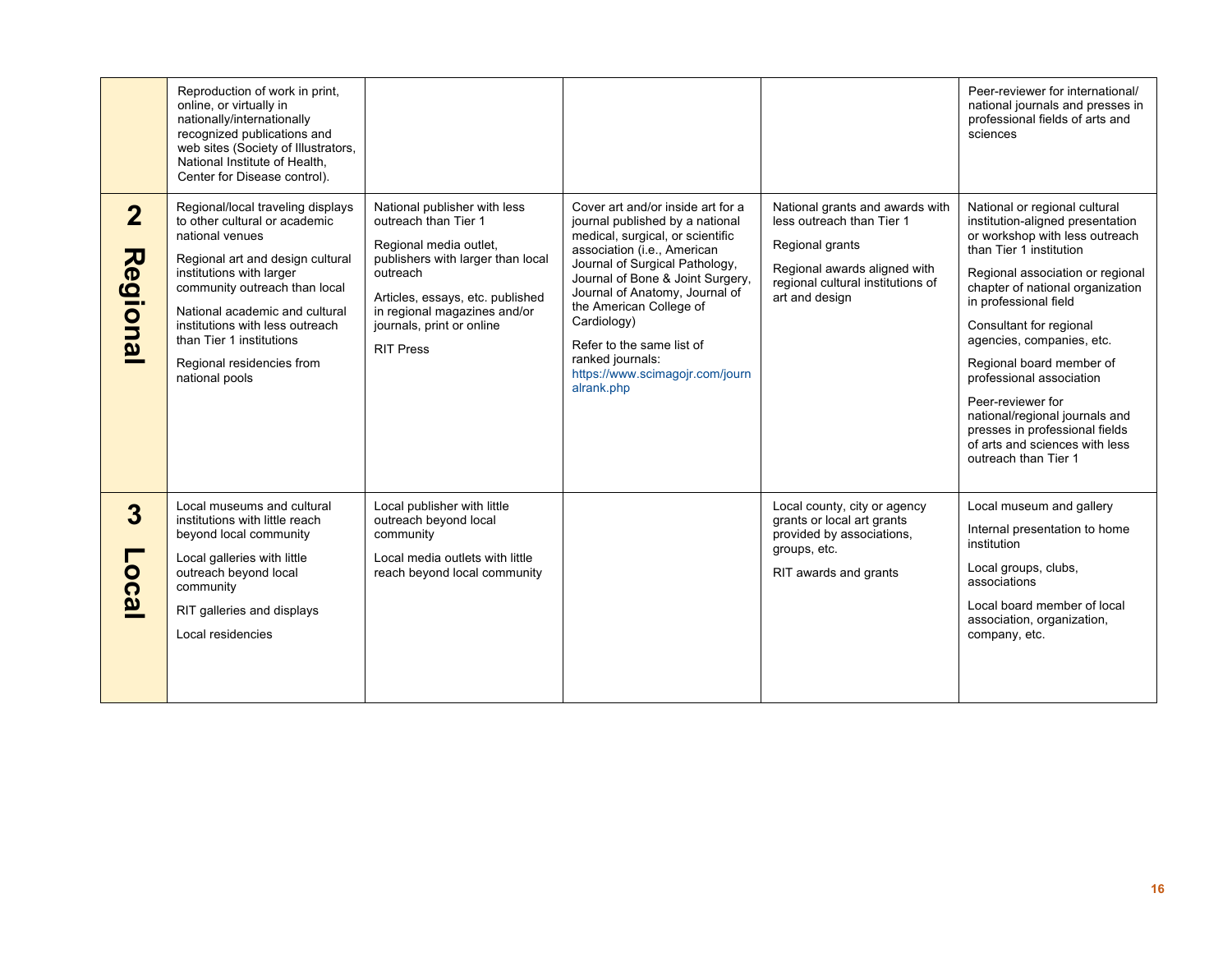# **School of Design** | **Evaluation of Scholarship**

|                                                           | <b>Discovery</b>                                                                                                                                                                                                                                                                | <b>Teaching/Pedagogy</b>                                                                                                                                                                          | <b>Integration</b>                                                                                                                                                                                                                                          | <b>Application</b>                                                                                                                                                                                                                                         | <b>Engagement</b>                                                                                                                                                                                                                                                        |
|-----------------------------------------------------------|---------------------------------------------------------------------------------------------------------------------------------------------------------------------------------------------------------------------------------------------------------------------------------|---------------------------------------------------------------------------------------------------------------------------------------------------------------------------------------------------|-------------------------------------------------------------------------------------------------------------------------------------------------------------------------------------------------------------------------------------------------------------|------------------------------------------------------------------------------------------------------------------------------------------------------------------------------------------------------------------------------------------------------------|--------------------------------------------------------------------------------------------------------------------------------------------------------------------------------------------------------------------------------------------------------------------------|
| <b>Examples of</b><br>documentation<br>in this discipline | New written work<br>Creation of new<br>craft/art/design work<br>Creation of new<br>techniques or processes                                                                                                                                                                      | New written work<br>Creation of new<br>methodologies<br>Creation of new<br>techniques, processes,<br>or methods of delivery                                                                       | New written work<br>Creation of new<br>craft/art/design work<br>Creation of new<br>techniques or processes                                                                                                                                                  | Creation of<br>client-based<br>or commissioned<br>craft/art/design work<br>Development of a<br>technical process<br>Development<br>of a material application                                                                                               | Development<br>of new civic, community-<br>based initiatives via<br>MOA, white paper, grant,<br>proposal, residency, etc.<br><b>External community</b><br>partner's newsletter,<br>proposal, grant,<br>MOA, etc.<br>Finalized work<br>with community<br>consequence.     |
| <b>Examples of</b><br>dissemination<br>in this discipline | Publications (books,<br>monographs, periodicals,<br>online)<br>Refereed conference<br>paper publication or<br>presentation<br>Invited lecture/workshop<br>presentation<br>Craft/art/design<br>exhibitions (solo, group,<br>invited, juried)<br>Installation of<br>creative work | Publications (books,<br>exhibition catalogues,<br>monographs, periodicals,<br>online)<br>Refereed conference<br>paper, publication or<br>presentation<br>Invited lecture/workshop<br>presentation | Publications (books,<br>monographs, periodicals,<br>online)<br>Refereed conference<br>paper publication or<br>presentation<br>Invited lecture/workshop<br>presentation<br>Exhibitions (solo, group,<br>invited, juried)<br>Installation of<br>creative work | Publications (books,<br>monographs, periodicals,<br>online)<br>Juried competitions<br>Refereed conference<br>presentation<br>Invited lecture/workshop<br>presentation<br>Exhibitions (solo, group,<br>invited, juried)<br>Installation of<br>creative work | Publications: books;<br>monographs; articles;<br>reviews; essay; exhibition<br>catalogue; website<br>New civic initiatives for<br>Program, School and<br>College with external<br>consequences<br>Refereed chair, panel<br>or presentation at<br>professional conference |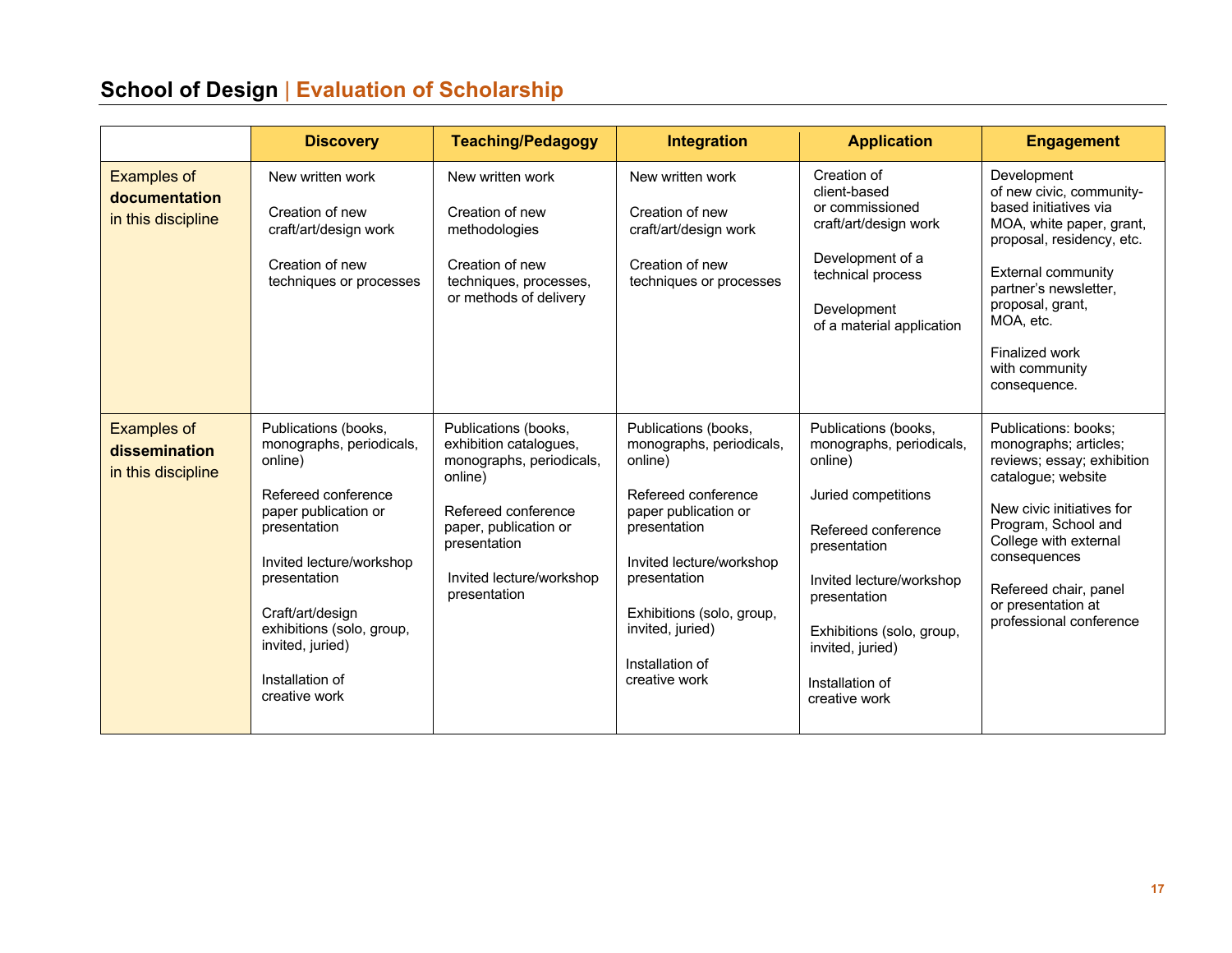|                                                         | <b>Discovery</b>                                                                                                                                                                                                                                                                                                                           | <b>Teaching/Pedagogy</b>                                                                                                                                                                            | <b>Integration</b>                                                                                                                                                                                  | <b>Application</b>                                                                                                                                                                | <b>Engagement</b>                                                                                                                                                                                                                                           |
|---------------------------------------------------------|--------------------------------------------------------------------------------------------------------------------------------------------------------------------------------------------------------------------------------------------------------------------------------------------------------------------------------------------|-----------------------------------------------------------------------------------------------------------------------------------------------------------------------------------------------------|-----------------------------------------------------------------------------------------------------------------------------------------------------------------------------------------------------|-----------------------------------------------------------------------------------------------------------------------------------------------------------------------------------|-------------------------------------------------------------------------------------------------------------------------------------------------------------------------------------------------------------------------------------------------------------|
| <b>Examples of</b><br>peer review<br>in this discipline | Critical review<br>Grants/honors/<br>awards<br>Juried/refereed<br>presentation and/or<br>publication<br>Critical assessment of<br>portfolio by professional<br>and academic peers<br>external to RIT<br>Juried/invited exhibitions<br>(group, solo)<br>Inclusion in museum<br>collections<br>Patents, trademarks<br>Mass-produced products | Critical review<br>Grants<br>Honors/awards<br>Juried/refereed<br>presentation and/or<br>publication<br>Critical assessment of<br>portfolio by professional<br>and academic peers<br>external to RIT | Critical review<br>Grants<br>Honors/awards<br>Juried/refereed<br>presentation and/or<br>publication<br>Critical assessment of<br>portfolio by professional<br>and academic peers<br>external to RIT | Competition acceptance<br>Juried publications<br>Written reviews<br>Honors/awards<br>Critical assessment of<br>portfolio by professional<br>and academic peers<br>external to RIT | Finalized work published<br>or exhibited by critically<br>regarded peers and/or<br>authority internal or<br>external to RIT and<br>College.<br>Press review; press<br>article; critique in<br>publications of the field.<br>Grants, honors,<br>awards, etc. |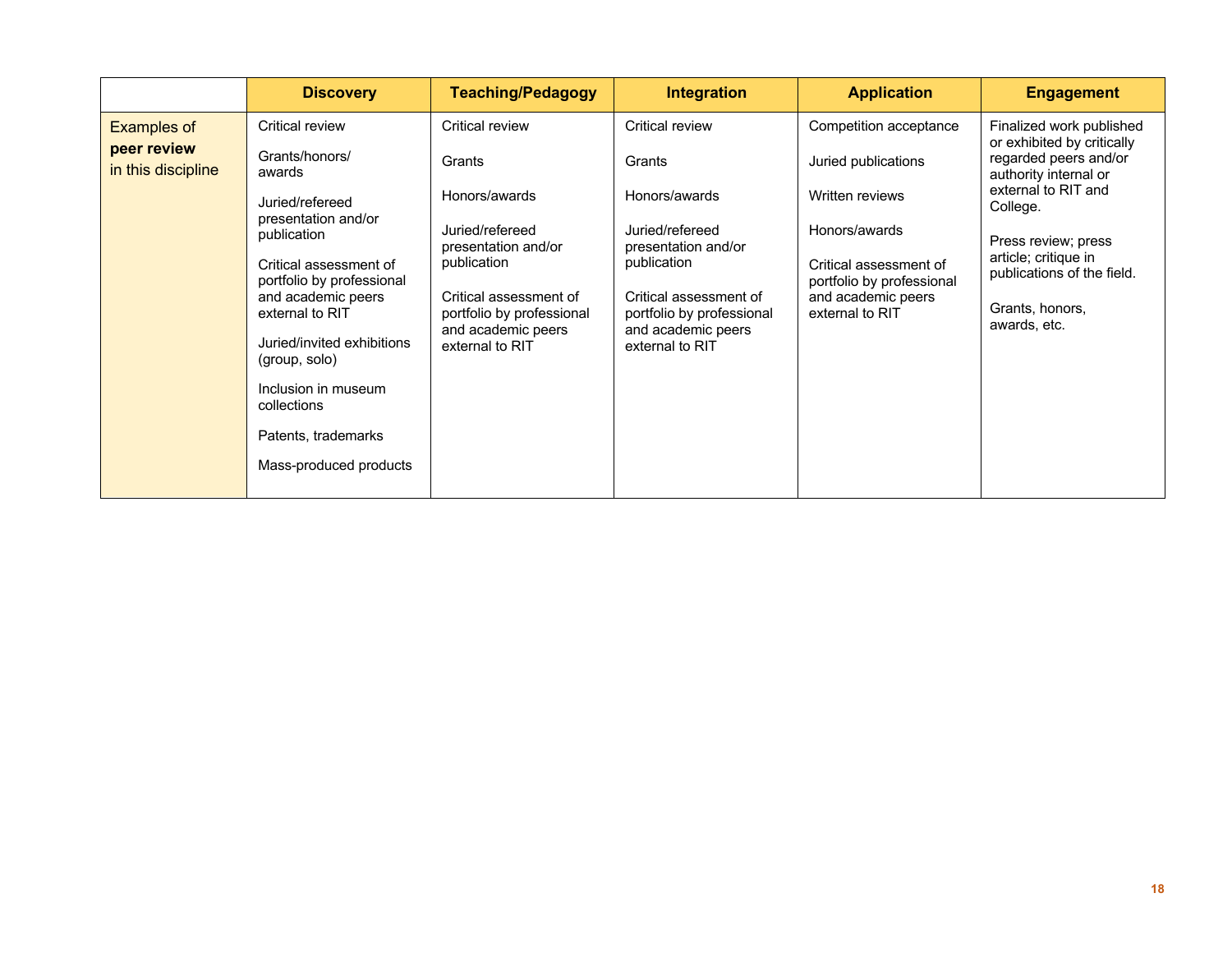# **School of Design** | **Tiers of Dissemination for Research and Scholarship**

| <b>Tier</b>                                                      | <b>Display/Dissemination</b>                                                                                                                                                                                                                                                                                                                                                                                                                                                                                                                                                                                                                                                                                                                                                                                                                      | <b>Scholarly Publications</b>                                                                                                                                                                                                                                                                                                                                                                                                                                                                                                                                            | <b>Awards and Grants</b>                                                                                                                                                                                                                                                                    | <b>Presentations/</b><br><b>Consultancies/Other</b>                                                                                                                                                                                                                                                                                                                                                                                                                                                                                                                                                                                                                                                                                                                                                                                          |
|------------------------------------------------------------------|---------------------------------------------------------------------------------------------------------------------------------------------------------------------------------------------------------------------------------------------------------------------------------------------------------------------------------------------------------------------------------------------------------------------------------------------------------------------------------------------------------------------------------------------------------------------------------------------------------------------------------------------------------------------------------------------------------------------------------------------------------------------------------------------------------------------------------------------------|--------------------------------------------------------------------------------------------------------------------------------------------------------------------------------------------------------------------------------------------------------------------------------------------------------------------------------------------------------------------------------------------------------------------------------------------------------------------------------------------------------------------------------------------------------------------------|---------------------------------------------------------------------------------------------------------------------------------------------------------------------------------------------------------------------------------------------------------------------------------------------|----------------------------------------------------------------------------------------------------------------------------------------------------------------------------------------------------------------------------------------------------------------------------------------------------------------------------------------------------------------------------------------------------------------------------------------------------------------------------------------------------------------------------------------------------------------------------------------------------------------------------------------------------------------------------------------------------------------------------------------------------------------------------------------------------------------------------------------------|
| 1<br><b>National</b><br>$\overline{\phantom{0}}$<br>Internationa | Major cultural institutions in field (i.e.,<br>MET, MOMA, Smithsonian, Cooper<br>Hewitt, Museum of Arts and Design,<br>National Gallery, Chicago<br>Athenaeum, SFMOMA, Design<br>Exchange, Victoria<br>& Albert, etc.)<br>Major academic museums and<br>institutions in field<br>Representation by major galleries<br>and/or design agencies<br>Acquisition of work by major<br>cultural institutions<br>Screenings at major festivals,<br>museums, cultural institutions,<br>theaters<br>Multimedia or image displays online<br>in association with major media<br>outlets in field<br>International and national residencies<br>of repute<br>National agency representation<br>for commercial/editorial work<br>Installations at nationally/<br>internationally recognized design<br>venues, i.e.: Salone, ICFF-Design<br>Week, Art Basel, etc. | Publishers in field (i.e., Focal Press,<br>Lars Müller Publishers, MIT Press,<br>Phaidon, Princeton Press, Rockport<br>Publishers, Routledge, Taschen,<br>Wiley, etc.)<br>National/International academic<br>publishers<br>Major Media outlets/platforms,<br>print or online<br>Major magazines in professional<br>field, in print or online (i.e., CA,<br>Core 77, Design Boom, GDUSA,<br>Interior Design, Architectural Digest,<br>Leonardo, Magazine, Metropolis,<br>Print, etc.)<br>Articles published in major arts<br>or design journals, academic<br>publications | NEA, NSF, NEH, NYS, federal<br>government or state grants<br>Guggenheim<br>MacArthur<br>Lifetime achievement awards<br>from professional association<br>Awards associated with major<br>national cultural institutions<br>Major awards aligned with<br>professional field in arts or design | International/ National Conferences:<br>■ Adobe Max<br><b>Autodesk University</b><br>■ AIGA<br>$\blacksquare$ CAA<br><b>EDRA</b><br>$-$ FITC<br>$\blacksquare$ GDC<br>$\blacksquare$ IDEC<br>• IDSA<br>$\blacksquare$ ISEA<br>$\blacksquare$ IXDA<br>- MODE<br>• NeoCon<br>■ SECAC<br>$\blacksquare$ SEGD<br>· SIGGRAPH<br>■ TypeCon<br><b>- UCDA</b><br>Major museum-aligned<br>presentation or workshop<br>Consultant to international and<br>national agencies, companies,<br>organizations, universities etc.<br>National board member of<br>professional associations<br>Major associations in professional<br>fields in arts and design<br>Editor for professional journals,<br>magazines in professional field<br>Peer-reviewer for international/<br>national journals and presses<br>in professional fields of<br>arts and sciences |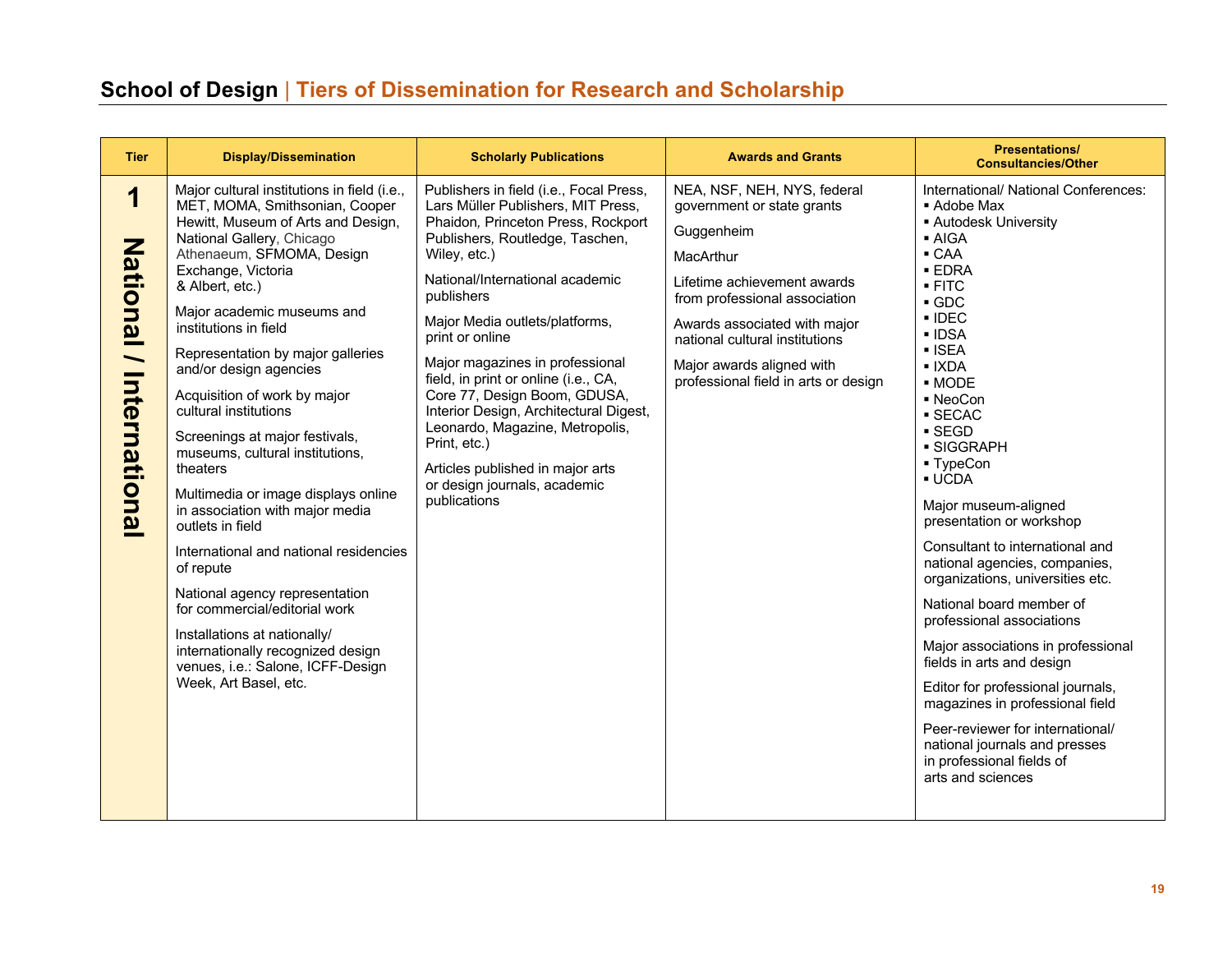| $\overline{2}$<br>Regional | Regional/local traveling displays<br>to other cultural or academic<br>national venues<br>Regional art and design cultural<br>institutions with larger community<br>outreach than local<br>National academic and cultural<br>institutions with less outreach<br>than Tier 1 institutions<br>Regional residencies from<br>national pools | National publisher with less<br>outreach than Tier 1<br>Regional media outlet, publishers<br>with larger than local outreach<br>Articles, essays, etc. published<br>in regional magazines and/or<br>journals, print or online<br><b>RIT Press</b> | National grants and awards<br>with less outreach than Tier 1<br>Regional grants<br>Regional awards aligned with<br>regional cultural institutions of<br>art and design | National or regional cultural<br>institution-aligned presentation or<br>workshop with less outreach than<br>Tier 1 institution<br>Regional association or regional<br>chapter of national organization in<br>professional field<br>Consultant for regional agencies,<br>companies, etc.<br>Regional board member of<br>professional association<br>Peer-reviewer for national/regional<br>journals and presses in professional<br>fields of arts and sciences with less<br>outreach than Tier 1 |
|----------------------------|----------------------------------------------------------------------------------------------------------------------------------------------------------------------------------------------------------------------------------------------------------------------------------------------------------------------------------------|---------------------------------------------------------------------------------------------------------------------------------------------------------------------------------------------------------------------------------------------------|------------------------------------------------------------------------------------------------------------------------------------------------------------------------|-------------------------------------------------------------------------------------------------------------------------------------------------------------------------------------------------------------------------------------------------------------------------------------------------------------------------------------------------------------------------------------------------------------------------------------------------------------------------------------------------|
| 3<br><b>OCa</b>            | Local museums and cultural<br>institutions with little reach beyond<br>local community<br>Local galleries with little outreach<br>beyond local community<br>RIT galleries and displays<br>Local residencies                                                                                                                            | Local publisher with little outreach<br>beyond local community<br>Local media outlets with little reach<br>beyond local community                                                                                                                 | Local county, city or agency<br>grants or local art grants provided<br>by associations, groups, etc.<br>RIT awards and grants                                          | Local museum and gallery<br>Internal presentation to home<br>institution<br>Local groups, clubs, associations<br>Local board member of local<br>association, organization,<br>company, etc.                                                                                                                                                                                                                                                                                                     |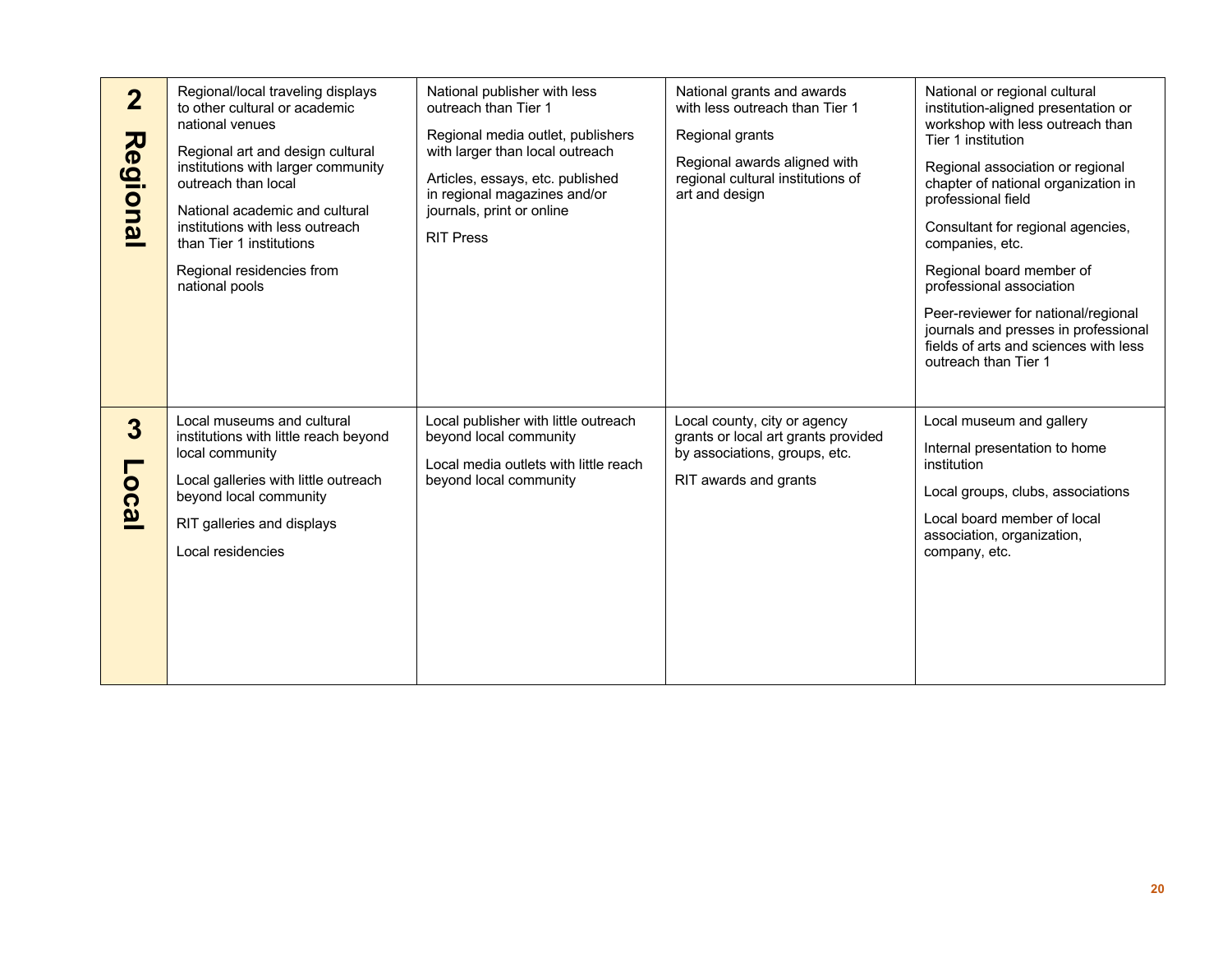# **School of Film and Animation** | **Evaluation of Scholarship**

|                                                           | <b>Discovery</b>                                                                                                                                                                                                                                                                | <b>Teaching/Pedagogy</b>                                                                                                                                                                                | <b>Integration</b>                                                                                                                                                                                                                      | <b>Application</b>                                                                                                                                                                                                                                                        | <b>Engagement</b>                                                                                                                                                                                                                                                                                                                 |
|-----------------------------------------------------------|---------------------------------------------------------------------------------------------------------------------------------------------------------------------------------------------------------------------------------------------------------------------------------|---------------------------------------------------------------------------------------------------------------------------------------------------------------------------------------------------------|-----------------------------------------------------------------------------------------------------------------------------------------------------------------------------------------------------------------------------------------|---------------------------------------------------------------------------------------------------------------------------------------------------------------------------------------------------------------------------------------------------------------------------|-----------------------------------------------------------------------------------------------------------------------------------------------------------------------------------------------------------------------------------------------------------------------------------------------------------------------------------|
| <b>Examples of</b><br>documentation<br>in this discipline | Completed film/video &<br>animation (or perhaps<br>evidence of development<br>of project).<br>Screenplay (treatment,<br>outline)<br>Other art: multimedia.<br>painting, acting, music<br>Other (creative) writing:<br>fiction, poetry, personal<br>essay                        | Paper / article on<br>pedagogy<br>Instructional workshops<br>of peers: participant or<br>teacher (literature,<br>curriculum)<br>Participation in RIT Office<br>of Faculty<br>teaching/learning efforts. | Essay / article (on film/<br>script/animation study)<br>Textbook: write or<br>contribution<br>Chairing group<br>presentation (conference<br>literature, letter of<br>invitation)<br>Textbook reviews and<br>editing<br>Festival program | Proposal/grant<br>(for aspect<br>of "enhanced learning")<br>Professional work in field<br>(Contract and freelance<br>work)<br>Presentations, speeches<br>and film introductions<br>Editors/writers in<br>Professional journals<br>Production of educational<br>film/video | Proposal / grant<br>partnering with community<br>- campus to include<br>discipline specific work<br>(film, web series)<br>Project based<br>organization of mutual<br>effort of<br>all involved to expand<br>dimension of project<br>Research, studying<br>through local, global<br>community (distance<br>learning, study abroad) |
| <b>Examples of</b><br>dissemination<br>in this discipline | Film festival contributor<br>Broadcast or web delivery<br>Distribution: DVD's, prints<br>Screenplay reading or<br>production<br>Publication (i.e.<br>screenplay digest)<br>Screenwriting competition<br>Other: galleries,<br>universities,<br>performance, show,<br>public view | Paper reading or<br>presentation (conference)<br>Publication (journal)<br>Teaching workshops on<br>pedagogy and best<br>practice on-line                                                                | Panel presentation<br>(conference, exposition)<br>Delivered paper<br>publication (journal or<br>text)<br>Festival participation<br>(Q&A, panel discussion)                                                                              | Application of prescribed<br>research or method (see<br>above description)<br>Broadcast and<br>distribution of work done<br>under contract<br>Contributions<br>disseminated in methods<br>listed in Discovery.                                                            | Conducting meetings,<br>workshops, conferences<br>about community -<br>campus projects<br>Publishing and<br>communicating research<br>results, screenings, Q&A<br>Promoting education,<br>study of the effects of<br>community - campus<br>partnerships                                                                           |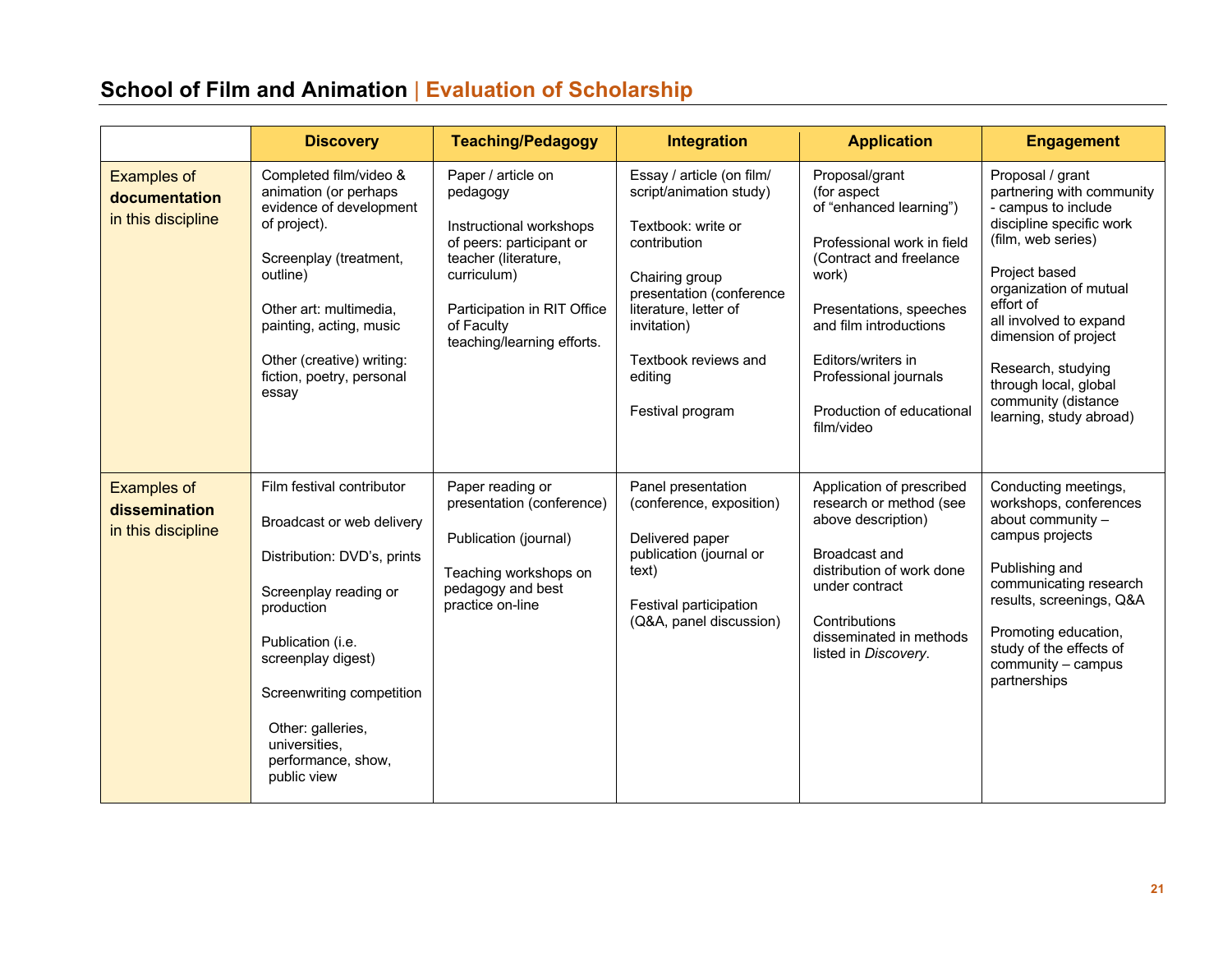| <b>Discovery</b>                                              | <b>Teaching/Pedagogy</b>                 | Integration                                                                                                | <b>Application</b>                             | <b>Engagement</b>                                                                                      |
|---------------------------------------------------------------|------------------------------------------|------------------------------------------------------------------------------------------------------------|------------------------------------------------|--------------------------------------------------------------------------------------------------------|
| Film festival judging<br>and/or award (selective<br>festival) | Editorial / critique of<br>paper         | Editorial / critique of<br>Critical assessment of<br>applied work as stated<br>paper<br>(chair or faculty) |                                                | <b>Presentations</b><br>to community.<br>stakeholders of research<br>(original, basic, applied)        |
| Screenplay review<br>(peer group)                             | Refereed publication<br>w/ notes         | Evaluation by outside<br>faculty                                                                           | Work assessed by<br>project leader             | as a result of project                                                                                 |
| Film & web critique                                           | Evaluations of instruction<br>from peers | Panel chair evaluation                                                                                     | Participation in<br>professional organizations | Conference presentations,<br>monographs, films, web<br>series, screening, books,<br>in any language in |
| One person<br>show/retrospective                              | Chair's evaluation                       | (indicates critical review)                                                                                | standards)                                     | academic, professional<br>setting                                                                      |
| Press reviews.<br>Radio/TV/Web interviews                     |                                          |                                                                                                            |                                                |                                                                                                        |
|                                                               |                                          |                                                                                                            | Prestige of publisher                          | (i.e. setting academic                                                                                 |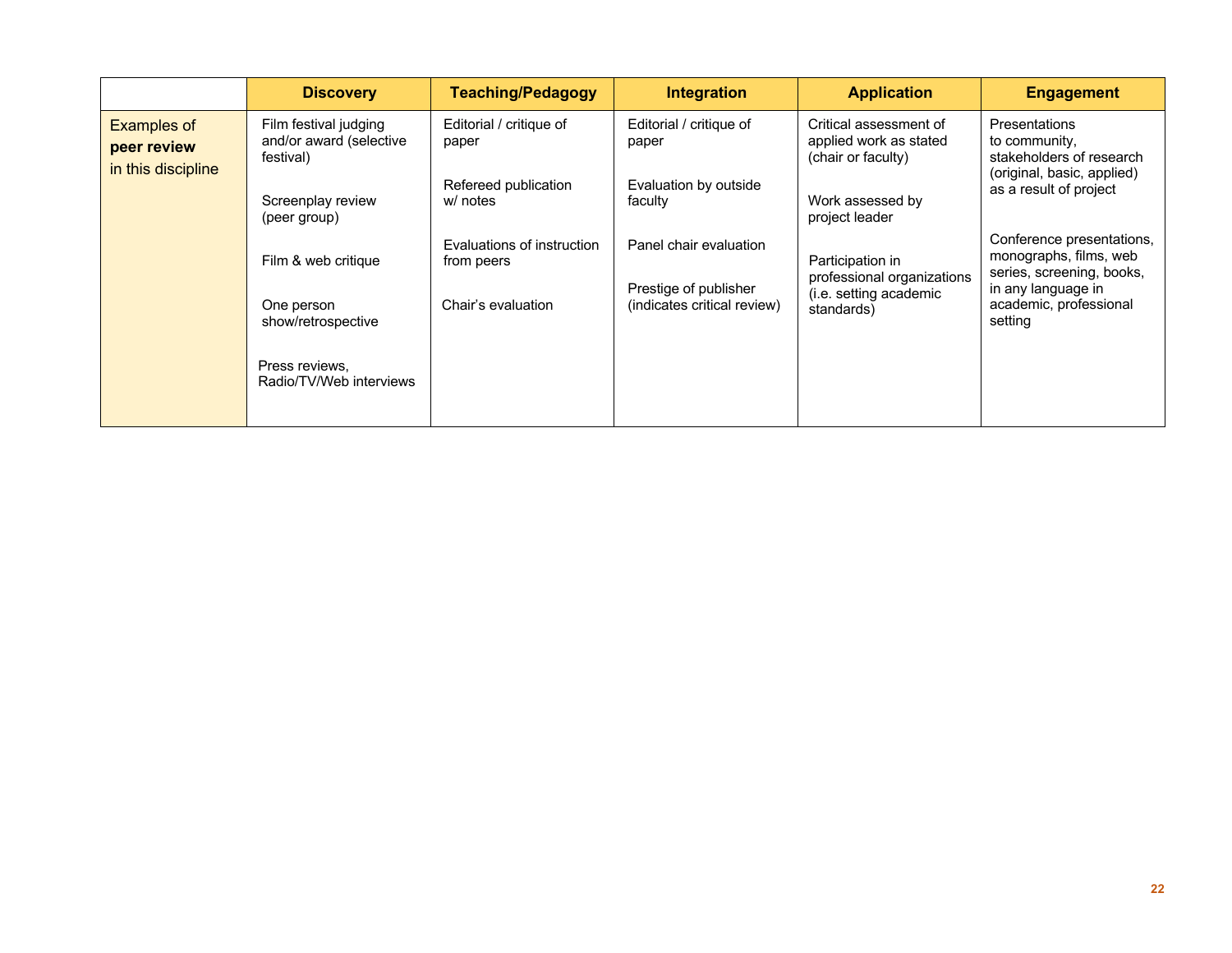# **School of Film and Animation** | **Tiers of Dissemination for Research and Scholarship**

| <b>Tier</b>                                                       | <b>Display/Dissemination</b>                                                                                                                                                                                                                                                                                                                                                                                                                                                                                                                                                                                                                                                                                                                                                                                                                                                                                                                                                                                                                                                                                        | <b>Scholarly Publications</b>                                                                                                                                                                                                                                                                                                                                                                                                                                                                                                                                                                                                        | <b>Awards and Grants</b>                                                                                                                                                                                                                                                                                                                                                                                                                                                                                                                                                                                                   | <b>Presentations/</b><br><b>Consultancies/Other</b>                                                                                                                                                                                                                                                                                                                                                                                                                                                                                                                                                                                                                                                                                                                                                                              |
|-------------------------------------------------------------------|---------------------------------------------------------------------------------------------------------------------------------------------------------------------------------------------------------------------------------------------------------------------------------------------------------------------------------------------------------------------------------------------------------------------------------------------------------------------------------------------------------------------------------------------------------------------------------------------------------------------------------------------------------------------------------------------------------------------------------------------------------------------------------------------------------------------------------------------------------------------------------------------------------------------------------------------------------------------------------------------------------------------------------------------------------------------------------------------------------------------|--------------------------------------------------------------------------------------------------------------------------------------------------------------------------------------------------------------------------------------------------------------------------------------------------------------------------------------------------------------------------------------------------------------------------------------------------------------------------------------------------------------------------------------------------------------------------------------------------------------------------------------|----------------------------------------------------------------------------------------------------------------------------------------------------------------------------------------------------------------------------------------------------------------------------------------------------------------------------------------------------------------------------------------------------------------------------------------------------------------------------------------------------------------------------------------------------------------------------------------------------------------------------|----------------------------------------------------------------------------------------------------------------------------------------------------------------------------------------------------------------------------------------------------------------------------------------------------------------------------------------------------------------------------------------------------------------------------------------------------------------------------------------------------------------------------------------------------------------------------------------------------------------------------------------------------------------------------------------------------------------------------------------------------------------------------------------------------------------------------------|
| 1<br><b>National</b><br>$\overline{\phantom{0}}$<br>International | Major cultural institutions in field<br>(i.e., Met, MoMA, Smithsonian,<br>Cooper Hewitt, Museum of the<br>Moving Image,<br>SF MoMA, Victoria & Albert, etc.<br>Major academic museums and<br>institutions in field<br>Major International and national<br>film festivals as listed by the<br>Academy of Motion Picture Arts and<br><b>Sciences or Oscar Qualifying</b><br>Festival by Category.<br>https://www.oscars.org/oscars/rules-<br>eligibility.<br>List of qualifying film festivals for<br>Cinema Eye Honors: for Nonfiction<br>Film:<br>https://cinemaeyehonors.com/rules/<br>Annecy, Ottawa,<br>SXSW, Tribeca, Sundance,<br>Academy Awards, BAFTA Urban<br>International<br>Film Festivals, (New York, San<br>Francisco, Chicago, Los Angeles,<br>Atlanta, Toronto, etc.)<br>Distrubution Agreement with Film<br>Distributor with National/International<br>outreach.<br>Broadcast on national channel or<br>streaming: HBO, Sundance, PBS,<br>Netflix, Amazon Prime, Hulu, HBO<br>Max, iTunes<br>Acquisition of work by major cultural<br>institutions or commercial cultural<br>institutions, theaters | Publishers in field (i.e., Focal Press<br>(now Taylor Francis), Lars Müller<br>Publishers, MIT Press, Phaidon,<br>Princeton Press, Rockport<br>Publishers, Routledge, Taschen,<br>Wiley, Thames and Hudson,<br>Michael Wiese, etc.)<br>Major Media outlets/platforms,<br>print or online Cartoon Brew<br>Animation Magazine<br>Major magazines in professional<br>field, in print or online (i.e., Animation<br>Magazine, Animation Studies,<br>Cinefex, Filmmaker, Sight and<br>Sound, IDA's Documentary<br>Magazine, American<br>Cinematographer, Movie Maker<br>Magazine, Animato, Billboard,<br>Variety, Film Forum, Shoot etc.) | NSF, NEH, NYSCA, federal<br>government or state grants<br><b>Creative Capital</b><br>Ford Foundation<br>Sundance<br>Paley DocPitch Competition<br>New Perspectives Seed Fund<br><b>Tribeca All-Access</b><br><b>Global Short Docs Fourm</b><br>Catapult Film Fund<br>Chicken and Egg<br>Fulbright<br>New York Foundation for the Arts<br>MacArthur<br>Guggenheim<br>International Documentary<br>Association<br>Lifetime achievement awards<br>from professional association<br>Awards associated with major<br>national cultural institutions<br>Major awards aligned with<br>professional field in Film and<br>Animation | International/ National Conferences<br>(clarify which are for MPS vs<br>filmmakers)<br>• Adobe<br>• Autodesk University<br>• CILECT<br>• CAA<br><b>UFVA</b><br>$\overline{\phantom{a}}$ SCMS<br><b>ASIFA</b><br>• SIGGRAPH<br>• National SMPTE<br>$\blacksquare$ NAB<br>• Sundance<br>· SXSW<br>GLAS<br>• Robert Flaherty Film Seminar<br>Major museum-aligned presentation<br>or workshop<br>Consultant to international and<br>national agencies, companies,<br>organizations, universities etc.<br>National board member of<br>professional associations<br>Major associations in professional<br>fields in film and animation<br>Editor for professional journals,<br>magazines in professional field<br>Peer-reviewer for international/<br>national journals and presses<br>in professional fields of arts<br>and sciences |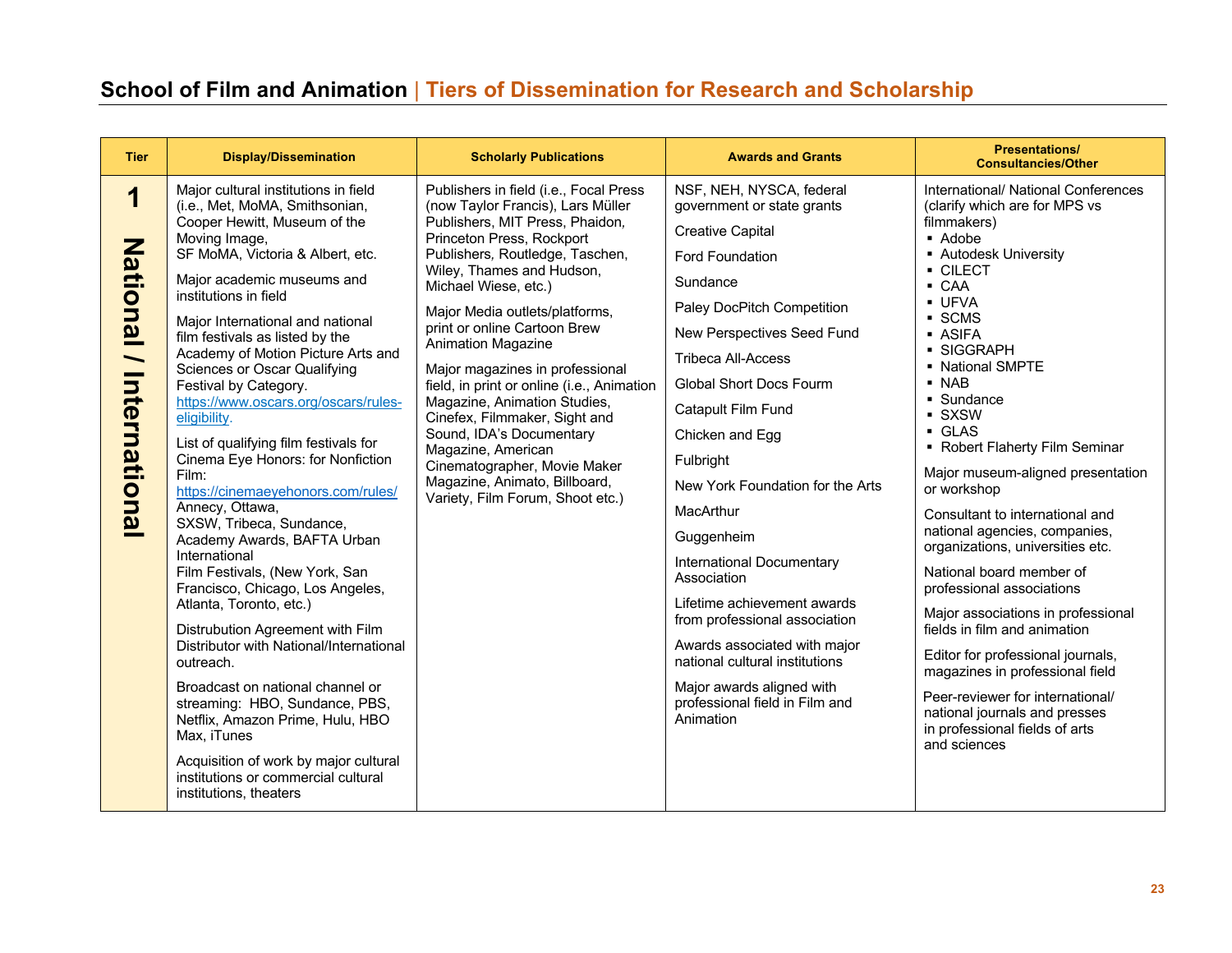|                                                                  | Multimedia or image displays online<br>in association with major media<br>outlets in the field<br>International and national<br>residencies of repute.<br>YADDO, MacDowell, Gotham Film<br>and Media Institute, Eyebeam,<br>Tribeca Film Institute, Millay Colony<br>for the Arts<br>National agency representation<br>for commercial/editorial work<br>Installations at nationally/<br>internationally recognized film<br>venues, i.e.: SIGGRAPH |                                                                                                                                                                                                                                                                                                                                                                                                                                                                                                                  |                                                                                                                                                                                                                                                                                                                                                                                                                             |                                                                                                                                                                                                                                                                                                                                                                                                                                                                                                                                                                                                                                                              |
|------------------------------------------------------------------|---------------------------------------------------------------------------------------------------------------------------------------------------------------------------------------------------------------------------------------------------------------------------------------------------------------------------------------------------------------------------------------------------------------------------------------------------|------------------------------------------------------------------------------------------------------------------------------------------------------------------------------------------------------------------------------------------------------------------------------------------------------------------------------------------------------------------------------------------------------------------------------------------------------------------------------------------------------------------|-----------------------------------------------------------------------------------------------------------------------------------------------------------------------------------------------------------------------------------------------------------------------------------------------------------------------------------------------------------------------------------------------------------------------------|--------------------------------------------------------------------------------------------------------------------------------------------------------------------------------------------------------------------------------------------------------------------------------------------------------------------------------------------------------------------------------------------------------------------------------------------------------------------------------------------------------------------------------------------------------------------------------------------------------------------------------------------------------------|
| 1<br><b>National</b><br>$\overline{\phantom{0}}$<br>Internationa | <b>For Motion Picture Science</b><br>Screenings at major festivals,<br>museums, cultural institutions,<br>theaters<br>Online distribution in association<br>with major media outlets/studios<br>in field, e.g.<br>• Netflix<br>$-HBO$<br>• Warner Bros.<br>• Disney                                                                                                                                                                               | <b>For Motion Picture Science</b><br>Articles published in major arts or<br>sciences journals, academic<br>publications, e.g.<br>• SMPTE Imaging Journal<br><b>IEEE Imaging Journal</b><br>Book publications with<br>national/international publishers in<br>field, e.g.<br>Aperture<br><b>MACK</b><br>$\blacksquare$<br>Wiley<br>Focal press<br>• Twin Palms<br>Major media outlets in professional<br>field, print or online, e.g.<br>• American Cinematographer<br>• POST Magazine<br>MacWorld<br>• Petapixel | <b>For Motion Picture Science</b><br>Major awards aligned with<br>professional field, e.g.<br><b>NAB</b><br>٠.<br><b>IBC</b><br>$\blacksquare$<br><b>SMPTE</b><br>٠<br>AMPAS (Academy Awards)<br>$\blacksquare$<br>Lifetime achievement awards from<br>professional associations<br>Federal government or state grants<br>• NSF<br>Private grants associated with major<br>industry companies/organizations<br>• EPIC Games | <b>For Motion Picture Science</b><br>Presentation/Workshop at major<br>imaging field international<br>conferences, e.g.<br>SMPTE<br><b>NAB</b><br>$\blacksquare$<br><b>IBC</b><br>$\blacksquare$<br><b>IEEE</b><br><b>SIGGRAPH</b><br><b>Optical Society</b><br>$\blacksquare$<br><b>SPIE</b><br>$\blacksquare$<br>Associations with major academic<br>institutions in related fields, e.g.<br>$\blacksquare$ USC<br><b>UCLA</b><br>$\blacksquare$<br><b>NYU</b><br>$\blacksquare$<br><b>MIT</b><br>$\blacksquare$<br>Consultant to international<br>and national companies and/or<br>organizations<br>Board member of national<br>professional organization |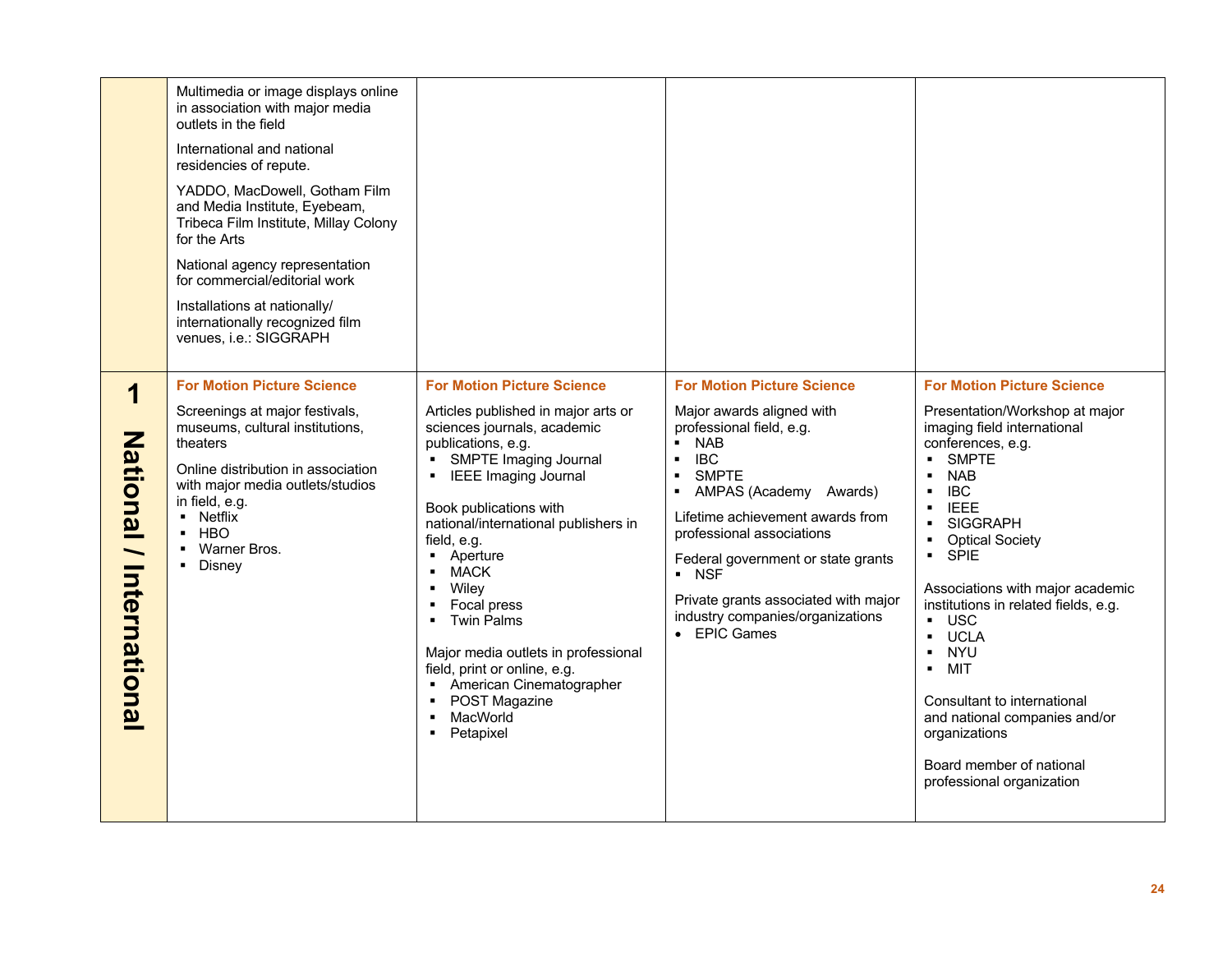| $\overline{2}$<br>Regiona | Regional/local traveling displays<br>to other cultural or academic,<br>national venues<br>Screenings at regional festivals,<br>museums, cultural institutions<br>and/or theaters<br>Regional art and film cultural<br>institutions with larger community<br>outreach than local<br>National academic and cultural<br>institutions with less outreach<br>than Tier 1 institutions<br>Regional residencies from<br>national pools | National publisher with less<br>outreach than Tier 1<br>Regional media outlet, publishers<br>with larger than local outreach<br>Articles, essays, etc. published in<br>regional magazines and/or journals,<br>print or online<br><b>RIT Press</b>            | National grants and awards with<br>less outreach than Tier 1<br>Regional grants<br>Regional awards aligned with<br>regional cultural institutions of<br>art and design                                                                                                                                                                                       | National or regional cultural<br>institution-aligned presentation or<br>workshop with less outreach than<br>Tier 1 institution<br>Regional association or regional<br>chapter of national organization in<br>professional field<br>Consultant for regional agencies,<br>companies, etc.<br>Regional board member of<br>professional association<br>Peer-reviewer for national/regional<br>journals and presses in professional<br>fields of arts and sciences with less<br>outreach than Tier 1 |
|---------------------------|---------------------------------------------------------------------------------------------------------------------------------------------------------------------------------------------------------------------------------------------------------------------------------------------------------------------------------------------------------------------------------------------------------------------------------|--------------------------------------------------------------------------------------------------------------------------------------------------------------------------------------------------------------------------------------------------------------|--------------------------------------------------------------------------------------------------------------------------------------------------------------------------------------------------------------------------------------------------------------------------------------------------------------------------------------------------------------|-------------------------------------------------------------------------------------------------------------------------------------------------------------------------------------------------------------------------------------------------------------------------------------------------------------------------------------------------------------------------------------------------------------------------------------------------------------------------------------------------|
|                           | <b>For Motion Picture Science</b><br>Screenings at regional festivals,<br>museums, cultural institutions<br>and/or theaters<br>Online distribution in association<br>with regional media outlets/studios<br>in field                                                                                                                                                                                                            | <b>For Motion Picture Science</b><br>Articles, essays, etc. published in<br>regional magazines and/or journals,<br>print or online<br>National publisher with less reach<br>than Tier 1<br>Regional media outlet, publishers<br>with larger than local reach | <b>For Motion Picture Science</b><br>Awards aligned with regional<br>professional organizations in<br>field, e.g.<br>• NAB New York<br><b>SMPTE Toronto</b><br>$\blacksquare$<br><b>SMPTE New York</b><br>$\blacksquare$<br>National grants with less reach<br>than Tier 1<br>Private grants associated<br>with regional industry<br>companies/organizations | <b>For Motion Picture Science</b><br>National or regional presentation or<br>workshop with less outreach than<br>Tier 1 institution, e.g.<br><b>SMPTE Toronto</b><br><b>SMPTE New York</b><br><b>SIGGRAPH Rochester</b><br><b>IEEE Regional</b><br>٠<br>Associations with regional academic<br>institutions in related fields<br>Consultant for regional companies<br>and/or organizations<br>Board member of regional<br>professional organization                                             |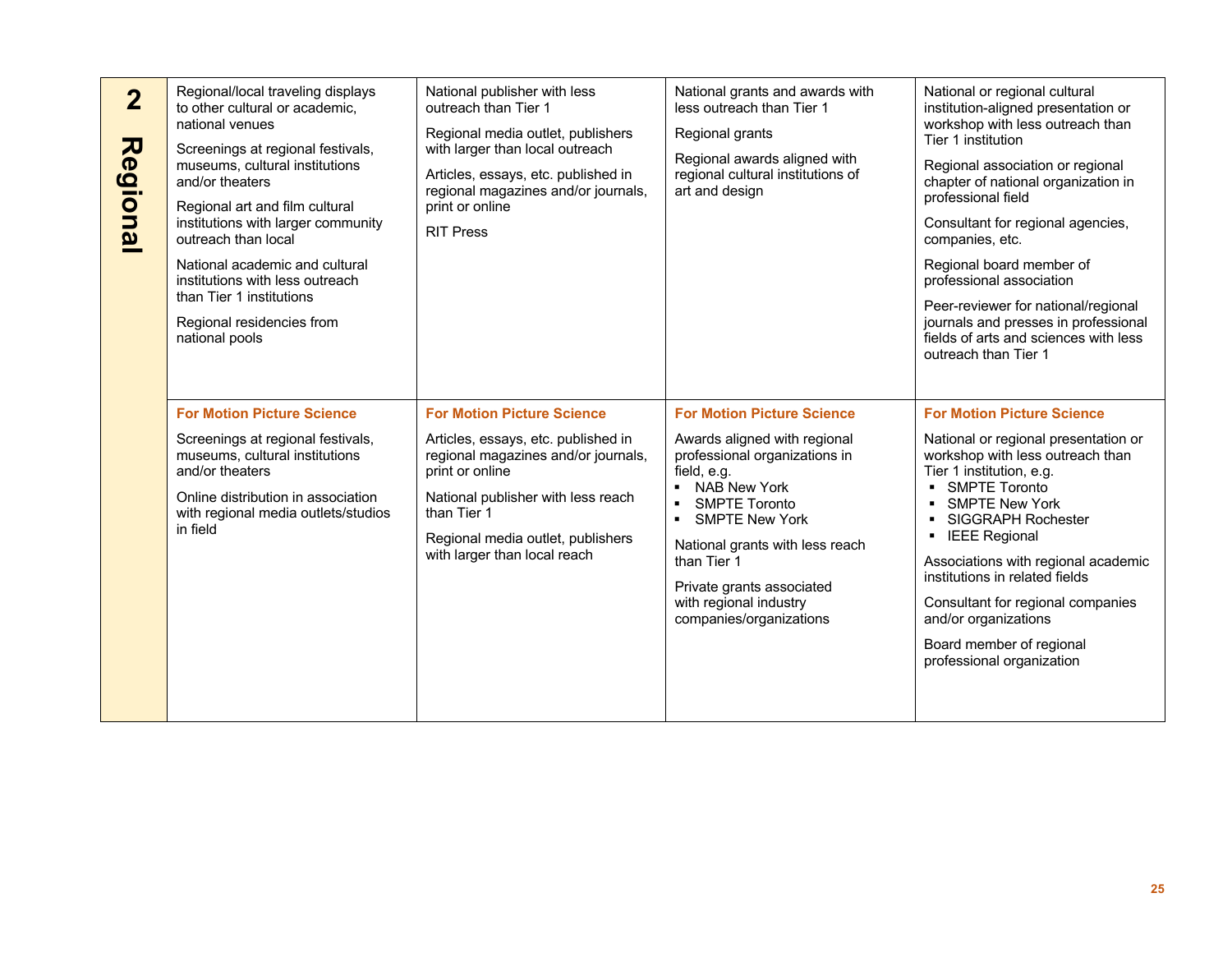| $\overline{3}$<br>0C3 | Local museums and cultural<br>institutions with little reach beyond<br>local community<br>Screenings at local festivals,<br>museums, cultural institutions and/or<br>theaters<br>Local galleries with little outreach<br>beyond local community<br>RIT galleries and displays<br>Local residencies | Local publisher with little outreach<br>beyond local community<br>Local media outlets with little reach<br>beyond local community                                                                    | Local county, city or agency<br>grants or local art grants provided<br>by associations, groups, etc.<br>RIT awards and grants                                                          | Local museum and gallery<br>Internal presentation to home<br>institution. le. Presenting to another<br>department at RIT. Does not refer to<br>presentations given within your own<br>department.<br>Local groups, clubs, associations<br>Local board member of local<br>association, organization,<br>company, etc. |
|-----------------------|----------------------------------------------------------------------------------------------------------------------------------------------------------------------------------------------------------------------------------------------------------------------------------------------------|------------------------------------------------------------------------------------------------------------------------------------------------------------------------------------------------------|----------------------------------------------------------------------------------------------------------------------------------------------------------------------------------------|----------------------------------------------------------------------------------------------------------------------------------------------------------------------------------------------------------------------------------------------------------------------------------------------------------------------|
|                       | <b>For Motion Picture Science</b><br>Screenings at local festivals,<br>museums, cultural institutions<br>and/or theaters<br>Online distribution in association<br>with local media outlets/studios, e.g.<br><b>WXXI</b><br>٠.<br><b>Optic Sky Productions</b><br>$\blacksquare$                    | <b>For Motion Picture Science</b><br>Local publisher with little reach<br>beyond local community<br>Local media outlets with little<br>reach beyond local community<br><b>RIT Press publications</b> | <b>For Motion Picture Science</b><br>Local county, city or agency grants<br>Private grants associated with<br>small/local industry<br>companies/organizations<br>RIT awards and grants | <b>For Motion Picture Science</b><br>Internal presentation to home<br>institution, e.g.<br>Imagine RIT<br><b>Frameless Labs</b><br>Associations with local academic<br>institutions in related fields<br>Board member of local professional<br>organization<br>RIT groups/organizations                              |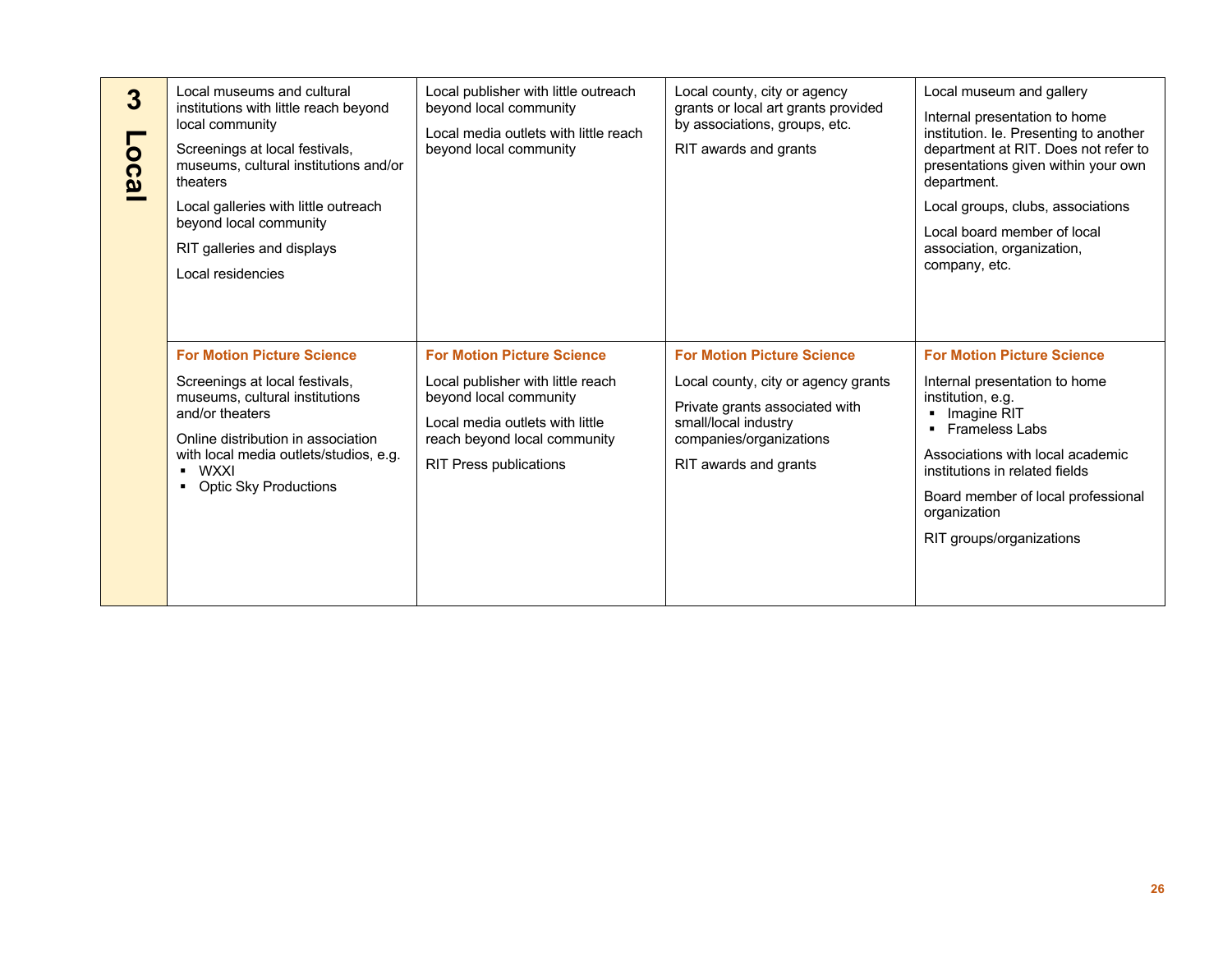# **School of Photographic Arts and Sciences** | **Evaluation of Scholarship**

|                                                           | <b>Discovery</b>                                                                                                                                                                                                                                      | <b>Teaching/Pedagogy</b>                                                                                                                                                                                                                                                                                     | <b>Integration</b>                                                                                                                                                                                                                                                                                                                                   | <b>Application</b>                                                                                                                                                                                                                                                                                                                                                                               | <b>Engagement</b>                                                                                                                                                                                                                                                        |
|-----------------------------------------------------------|-------------------------------------------------------------------------------------------------------------------------------------------------------------------------------------------------------------------------------------------------------|--------------------------------------------------------------------------------------------------------------------------------------------------------------------------------------------------------------------------------------------------------------------------------------------------------------|------------------------------------------------------------------------------------------------------------------------------------------------------------------------------------------------------------------------------------------------------------------------------------------------------------------------------------------------------|--------------------------------------------------------------------------------------------------------------------------------------------------------------------------------------------------------------------------------------------------------------------------------------------------------------------------------------------------------------------------------------------------|--------------------------------------------------------------------------------------------------------------------------------------------------------------------------------------------------------------------------------------------------------------------------|
| <b>Examples of</b><br>documentation<br>in this discipline | Finalized work (photo;<br>video; artist book;<br>multimedia, including<br>digital, electronic and<br>broadcast)<br>This discipline<br>may also include<br>project-based work and<br>collaborative endeavors<br>with client, business<br>and industry. | Published work<br>of pedagogy and<br>instructional import<br>Development of<br>new techniques;<br>processes; materials;<br>application<br>Curriculum workshops<br>(initiator)                                                                                                                                | Publication; essay; article<br>Directorial, curatorial or<br>manager of field-related<br>professional project<br>Textbook: write<br>or contribute<br>Chair or Presenter:<br>presentation;<br>programming or panel<br>at professional refereed<br>conference<br>Editor and/or writer<br>of textbook or publication<br>in the field                    | New professional<br>work in field<br>Development via<br>proposal or grant<br>Development of new<br>initiatives to the<br>betterment of Program,<br>School and College<br>Invited Evaluator of<br>programs; policies;<br>application for<br>educational, business,<br>industry related to<br>professional field<br>Honors, grants<br>and awards                                                   | Development<br>of new civic, community-<br>based initiatives via<br>MOA, white paper, grant,<br>proposal, residency, etc.<br>external community<br>partner's newsletter,<br>proposal, grant,<br>MOA, etc.<br>Finalized work<br>with community<br>consequence.            |
| <b>Examples of</b><br>dissemination<br>in this discipline | Publication: magazines;<br>periodicals; billboards,<br>multimedia; newspapers<br>Exhibition: One Person;<br>Museum; Group; Public<br>Art: Festival; Gallery<br><b>Exhibition Catalogue;</b><br>monograph; survey<br>Broadcast: TV; Video;<br>Web      | Publications:<br>Monographs; articles<br>and/pr essays in<br>publications and<br>periodicals of critical note<br>Refereed professional<br>conference: presentation;<br>panel; workshop<br>Invitational lecture;<br>presentation;<br>demonstration<br>Consultation with<br>institution; industry;<br>business | Publications: books:<br>monographs; articles;<br>essay; exhibition<br>catalogue<br><b>Curated exhibitions</b><br>and programs<br>Refereed chair, panel<br>or presentation at<br>professional business;<br>industry; art conference<br>Invitation presentation,<br>curatorial, written project<br>Leadership position in<br>professional organization | Publications: books:<br>monographs; articles;<br>reviews; essay; exhibition<br>catalogue<br>Curated/consultant<br>exhibitions and/or related<br>programs; workshop, etc.<br>New initiatives for<br>Program, School and<br>College enhancement<br>Refereed chair, panel<br>or presentation at<br>professional conference<br>Invitation presentation,<br>curatorial, written project<br>Consultant | Publications: books;<br>monographs; articles;<br>reviews; essay; exhibition<br>catalogue; website<br>New civic initiatives for<br>Program, School and<br>College with external<br>consequences<br>Refereed chair, panel<br>or presentation at<br>professional conference |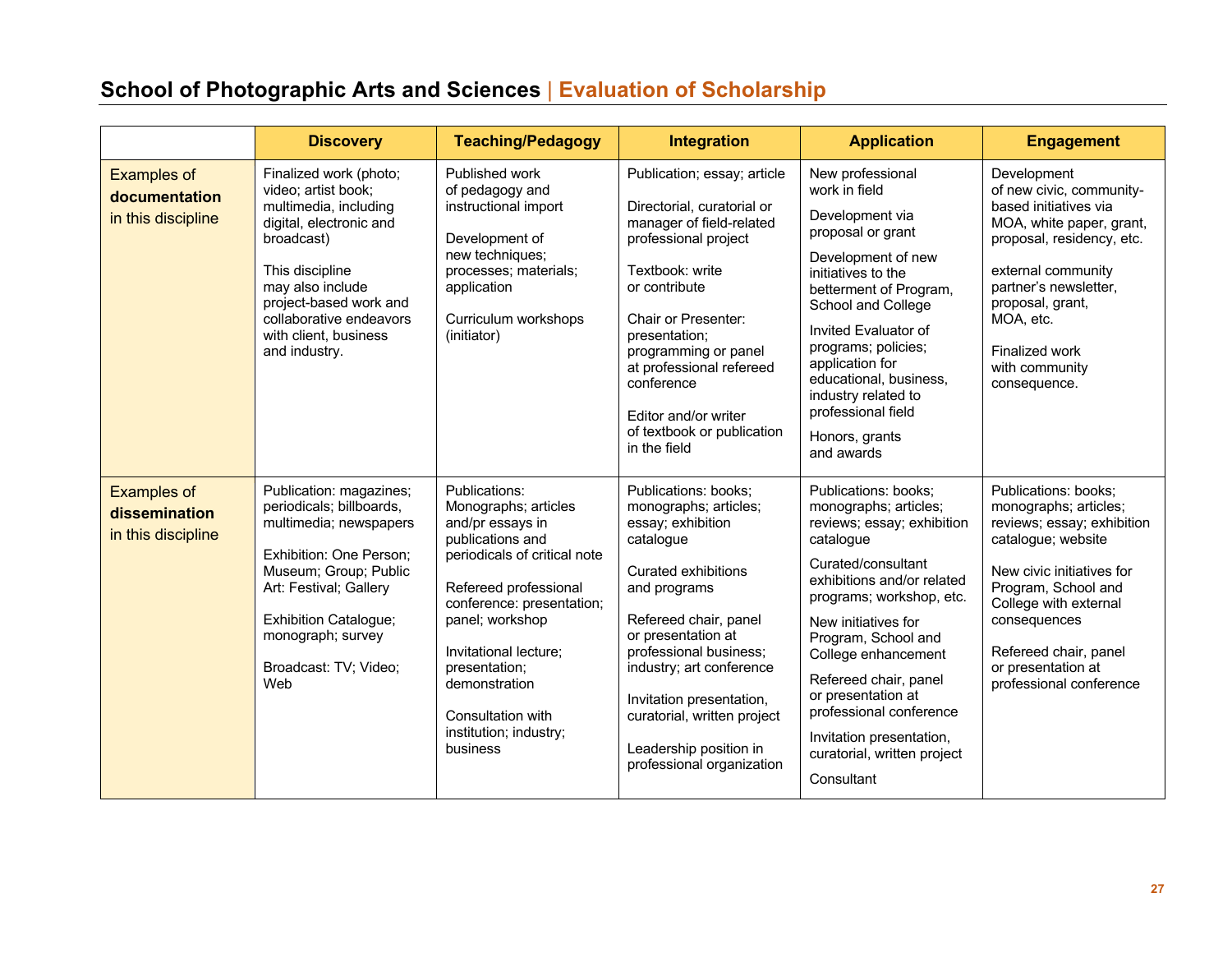|                                                         | <b>Discovery</b>                                                                                                                                                                                                                                                                                                                                | <b>Teaching/Pedagogy</b>                                                                                                                                                                                                                    | <b>Integration</b>                                                                                                                                                                                                                                                                                    | <b>Application</b>                                                                                                                                                                                                                                                                                           | <b>Engagement</b>                                                                                                                                                                                                                                           |
|---------------------------------------------------------|-------------------------------------------------------------------------------------------------------------------------------------------------------------------------------------------------------------------------------------------------------------------------------------------------------------------------------------------------|---------------------------------------------------------------------------------------------------------------------------------------------------------------------------------------------------------------------------------------------|-------------------------------------------------------------------------------------------------------------------------------------------------------------------------------------------------------------------------------------------------------------------------------------------------------|--------------------------------------------------------------------------------------------------------------------------------------------------------------------------------------------------------------------------------------------------------------------------------------------------------------|-------------------------------------------------------------------------------------------------------------------------------------------------------------------------------------------------------------------------------------------------------------|
| <b>Examples of</b><br>peer review<br>in this discipline | Client-based,<br>commissioned work<br>Representation by related<br>company; business;<br>industry in professional<br>field<br>Peer Juried: Museum and<br>Gallery of regarded and<br>critical note<br>Acquisition by institutions<br>and individuals<br>Peer Review: press<br>review; press article;<br>critique in publications<br>of the field | Professional Conference<br>Committee<br>Refereed Editorial or<br>Publisher's Board of<br>Review (books and<br>periodicals)<br>Honors, awards; grants<br>Fellowships and<br>residencies<br>Invitation to Participation<br>Chair's evaluation | Refereed Professional<br>Conference Committee<br>Editorial or Publisher's<br>Board of Review (books<br>and periodicals)<br>Honors, awards; grant<br>Fellowships and<br>residencies<br>Invitation to Participation<br>Election to organization's<br>leadership via<br>membership<br>Chair's evaluation | Evaluation by project<br>chair; editor; supervisor<br>and/or art director (may<br>be internal or external to<br>RIT chair and faculty)<br>If client- or institutional-<br>based, work may be<br>evaluated by critically<br>regarded peers and/or<br>authority internal or<br>external to RIT and<br>College. | Finalized work published<br>or exhibited by critically<br>regarded peers and/or<br>authority internal or<br>external to RIT and<br>College.<br>Press review; press<br>article; critique in<br>publications of the field.<br>Grants, honors,<br>awards, etc. |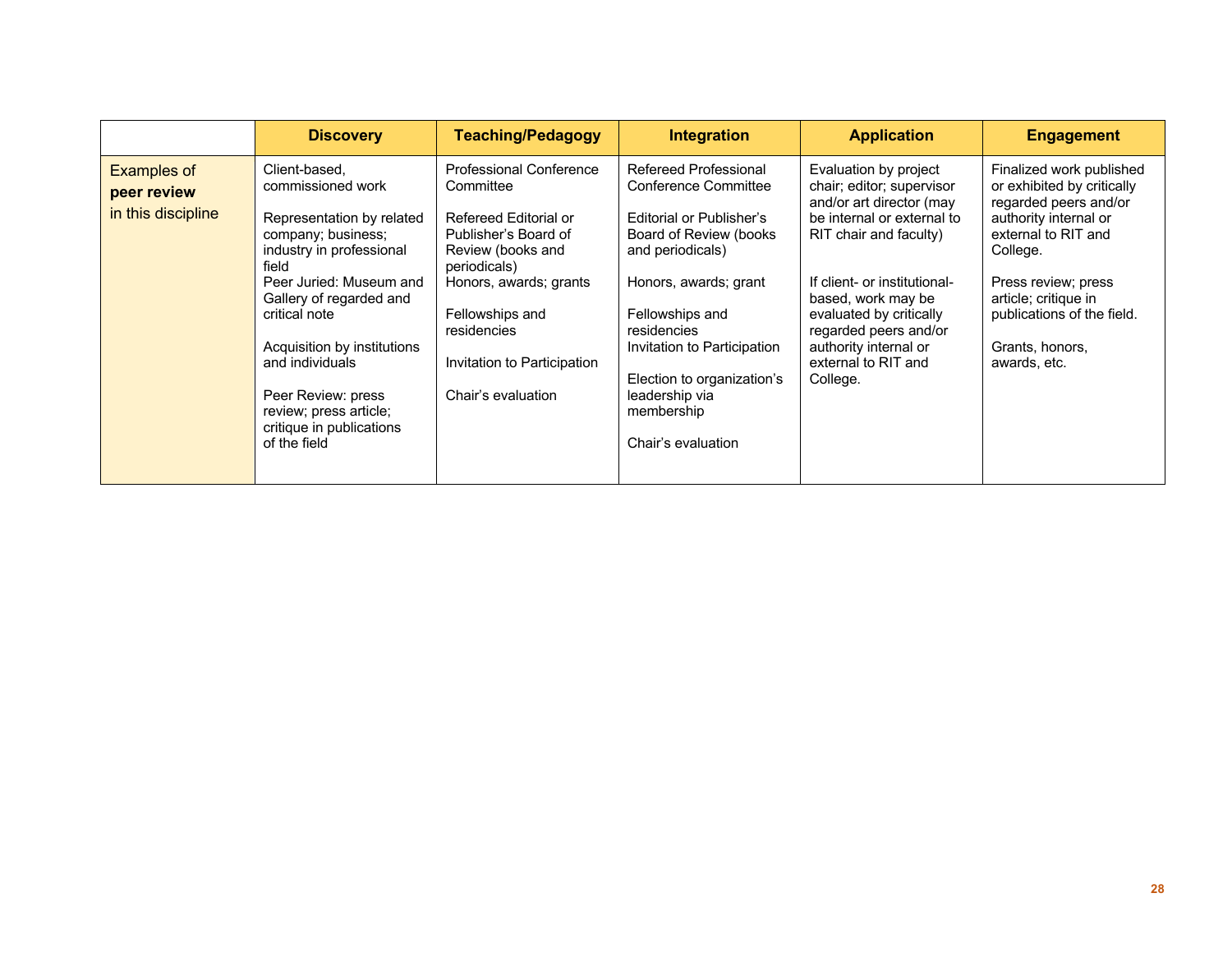# **School of Photographic Arts and Sciences** | **Tiers of Dissemination for Research and Scholarship**

| <b>Tier</b>                                                    | <b>Display/Dissemination</b>                                                                                                                                                                                                                                                                                                                                                                                                                                                                                                                                                                                                                                                                                                       | <b>Scholarly Publications</b>                                                                                                                                                                                                                                                                                                                                                                                                                               | <b>Awards and Grants</b>                                                                                                                                                                                                                                                                                                                             | <b>Presentations/</b><br><b>Consultancies/Other</b>                                                                                                                                                                                                                                                                                                                                                                                                 |
|----------------------------------------------------------------|------------------------------------------------------------------------------------------------------------------------------------------------------------------------------------------------------------------------------------------------------------------------------------------------------------------------------------------------------------------------------------------------------------------------------------------------------------------------------------------------------------------------------------------------------------------------------------------------------------------------------------------------------------------------------------------------------------------------------------|-------------------------------------------------------------------------------------------------------------------------------------------------------------------------------------------------------------------------------------------------------------------------------------------------------------------------------------------------------------------------------------------------------------------------------------------------------------|------------------------------------------------------------------------------------------------------------------------------------------------------------------------------------------------------------------------------------------------------------------------------------------------------------------------------------------------------|-----------------------------------------------------------------------------------------------------------------------------------------------------------------------------------------------------------------------------------------------------------------------------------------------------------------------------------------------------------------------------------------------------------------------------------------------------|
| 1<br>Z<br>ational<br>$\overline{\phantom{0}}$<br>International | Major cultural institutions in field (i.e.,<br>MET, MOMA, SFMOMA, Eastman<br>Museum, ICP, Whitney, National<br>Gallery, etc.)<br>Major academic museums and<br>institutions in field<br>Representation by major galleries<br>and/or picture agencies<br>International Juried Imaging<br>Competitions (Nikon Small World,<br>Images from Science, ADDY<br>Awards)<br>Acquisition of work by major cultural<br>institutions<br>Screenings at major festivals,<br>museums, cultural institutions,<br>theaters<br>Multimedia or image displays online<br>in association with major media<br>outlets in field<br>International and national<br>residencies of repute<br>National agency representation for<br>commercial/editorial work | Publishers in field (i.e., Aperture,<br>MACK, Wiley, Taylor and Francis,<br>Twin Palms, Radius, TBW Books,<br>Nazraeli Press, Steidl, Zatara Press,<br>$etc.$ )<br>National/International academic<br>publishers<br>Major Media outlets, print or online<br>Major magazines in professional<br>field, in print or online (i.e., PDN,<br>Petapixel, Rangefinder, etc.)<br>Articles published in major arts or<br>sciences journals, academic<br>publications | Guggenheim<br>Magnum<br>Pulitzer<br>MacArthur<br>Lifetime achievement awards from<br>professional association<br>Awards associated with major<br>national cultural institutions<br>Patents, both individual and group<br>Major awards aligned with<br>professional field in arts or sciences<br>NSF, NEH, NYS, federal government<br>or state grants | CAA<br><b>SPE</b><br><b>BioCommunications Association</b><br>(BCA)<br>The Optical Society (OSA)<br><b>SPIE</b><br>Society for Imaging Science and<br>Technology (IS&T)<br>Major associations in professional<br>fields in arts and sciences<br>Major museum-aligned presentation<br>or workshop<br>Consultant to international and<br>national agencies, companies,<br>organizations, etc.<br>National board member of<br>professional associations |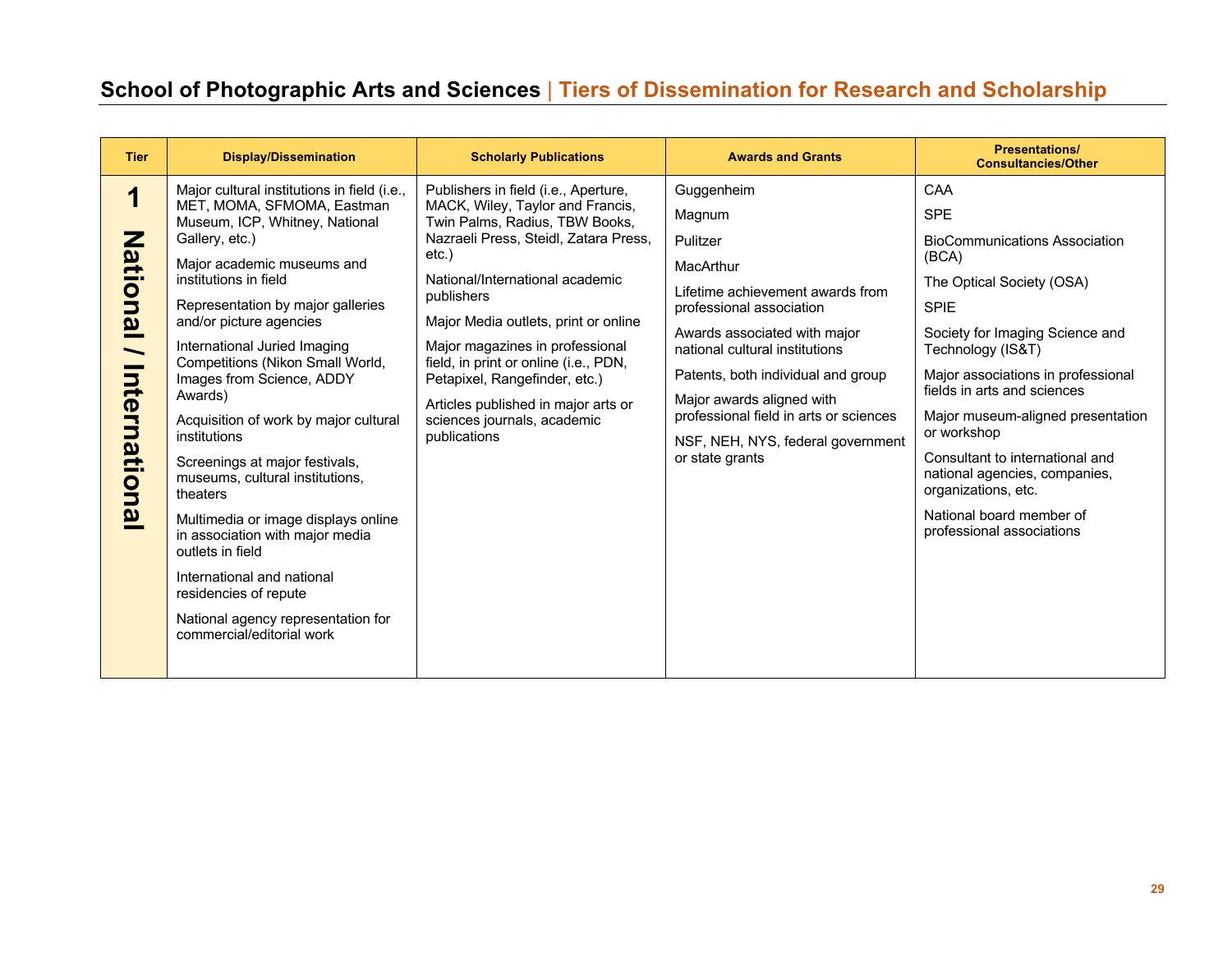| Major academic museums and<br>Articles published in major arts<br>Major awards aligned with<br>Presentation/Workshop at major<br>institutions in field<br>or sciences journals, academic<br>professional field, e.g.<br>imaging field international<br>publications, e.g.<br>conferences, e.g.<br><b>Nati</b><br>• Ophthalmic Photographer's<br>Representation by major galleries<br>• OPS<br>• SPIE Imaging Journal<br>Society (OPS)<br>and/or picture agencies<br>• BCA (Biocommunications<br>$-BCA$<br>• IEEE Imaging Journal<br>Association)<br>• Journal of Biocommunications<br>$\blacksquare$ IEEE<br>International Juried Imaging<br>• Royal Photographic Society<br>Competitions (Nikon Small World,<br>· SPIE<br>• Journal of Ophthalmic<br>Images from Science, Royal<br>• Lucie Foundation<br>Photography<br>• Optical Society of America<br>Photographic Society)<br>Journal of Imaging Science and<br>• IS&T (Imaging.org)<br>Lifetime achievement awards<br>Internati<br>Technology<br>Acquisition of work by major cultural<br>• Microscopy Society of America<br>from professional associations<br>Journal of Electronic Imaging<br>and industry institutions<br>• Microscopy Today/Microscopy<br>Associations with major academic<br>Federal government or state<br>institutions in related fields<br>Multimedia or image displays online<br>and Microanalysis<br>grants, e.g.<br>in association with major media<br>• NSF, NIH<br>outlets in field<br>Book publications with<br>Consultant to international<br>DOD, DOE<br>national/international publishers<br>and national companies and/or<br><b>iona</b><br>infield, e.g.<br>organizations, e.g.<br>Private grants associated with major<br>• Routledge/Focal Press<br>• Tesla<br>industry companies/organizations<br>• Wiley<br>Facebook<br>٠<br>Awards aligned with regional<br>• Cambridge University Press<br>Canon<br>professional organizations in<br>Nikon<br>٠<br>field, e.g. Lucie Foundation: Lucie<br>Major media outlets in professional<br>Apple<br>٠<br><b>Tech Awards</b><br>field, print or online, e.g.<br>Google<br>٠<br>• Petapixel<br>• Zeiss<br>• Scientific American<br>- NASA<br>• Wired<br>Board member of national/<br>• Make<br>international professional<br>organization<br>Contributions to federal and<br>international standards in the<br>Editorship of national/international<br>imaging industry, i.e. FDA, ICC,<br>professional organization publication<br>Library of Congress<br>Invitations to technical review for<br>international and national standards | <b>ional</b><br>bodies, companies and organizations | <b>For Photographic Sciences</b> | <b>For Photographic Sciences</b> | <b>For Photographic Sciences</b> | <b>For Photographic Sciences</b> |
|--------------------------------------------------------------------------------------------------------------------------------------------------------------------------------------------------------------------------------------------------------------------------------------------------------------------------------------------------------------------------------------------------------------------------------------------------------------------------------------------------------------------------------------------------------------------------------------------------------------------------------------------------------------------------------------------------------------------------------------------------------------------------------------------------------------------------------------------------------------------------------------------------------------------------------------------------------------------------------------------------------------------------------------------------------------------------------------------------------------------------------------------------------------------------------------------------------------------------------------------------------------------------------------------------------------------------------------------------------------------------------------------------------------------------------------------------------------------------------------------------------------------------------------------------------------------------------------------------------------------------------------------------------------------------------------------------------------------------------------------------------------------------------------------------------------------------------------------------------------------------------------------------------------------------------------------------------------------------------------------------------------------------------------------------------------------------------------------------------------------------------------------------------------------------------------------------------------------------------------------------------------------------------------------------------------------------------------------------------------------------------------------------------------------------------------------------------------------------------------------------------------------------------------------------------------------------|-----------------------------------------------------|----------------------------------|----------------------------------|----------------------------------|----------------------------------|
|                                                                                                                                                                                                                                                                                                                                                                                                                                                                                                                                                                                                                                                                                                                                                                                                                                                                                                                                                                                                                                                                                                                                                                                                                                                                                                                                                                                                                                                                                                                                                                                                                                                                                                                                                                                                                                                                                                                                                                                                                                                                                                                                                                                                                                                                                                                                                                                                                                                                                                                                                                          |                                                     |                                  |                                  |                                  |                                  |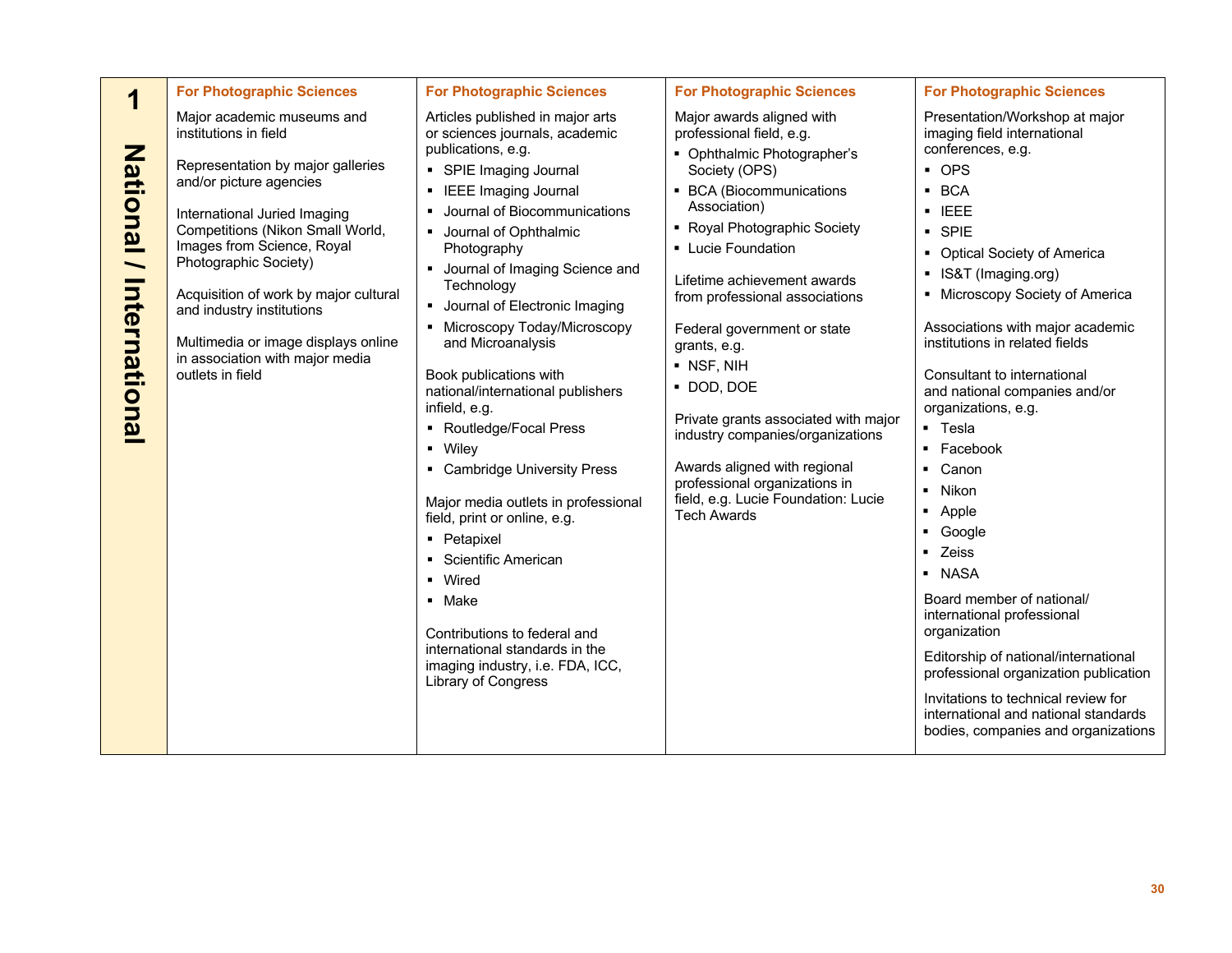| $\overline{2}$<br>Regional | Regional/local traveling displays<br>to other cultural or academic<br>national venues<br>Regional art and science cultural<br>institutions with larger community<br>outreach than local<br>National academic and cultural<br>institutions with less outreach<br>than Tier 1 institutions<br>Regional residencies from<br>national pools | National publisher with less outreach<br>than Tier 1<br>Regional media outlet, publishers<br>with larger than local outreach<br>Articles, essays, etc. published in<br>regional magazines and/or journals,<br>print or online<br><b>RIT Press</b> | National grants and awards<br>with less outreach than Tier 1<br>Regional grants<br>Regional awards aligned with<br>regional cultural institutions of<br>art and science | National or regional cultural<br>institution-aligned presentation or<br>workshop with less outreach than<br>Tier 1 institution<br>Regional association or regional<br>chapter of national organization<br>in professional field<br>Consultant for regional agencies,<br>companies, etc.<br>Regional board member of<br>professional association |
|----------------------------|-----------------------------------------------------------------------------------------------------------------------------------------------------------------------------------------------------------------------------------------------------------------------------------------------------------------------------------------|---------------------------------------------------------------------------------------------------------------------------------------------------------------------------------------------------------------------------------------------------|-------------------------------------------------------------------------------------------------------------------------------------------------------------------------|-------------------------------------------------------------------------------------------------------------------------------------------------------------------------------------------------------------------------------------------------------------------------------------------------------------------------------------------------|
|                            | <b>For Photographic Sciences</b>                                                                                                                                                                                                                                                                                                        | <b>For Photographic Sciences</b>                                                                                                                                                                                                                  | <b>For Photographic Sciences</b>                                                                                                                                        | <b>For Photographic Sciences</b>                                                                                                                                                                                                                                                                                                                |
|                            | Regional art and science cultural<br>institutions with larger community<br>outreach than local<br>National academic and cultural<br>institutions with less outreach<br>than Tier 1 institutions                                                                                                                                         | National publisher with less<br>outreach than Tier 1<br>Regional media outlet, publishers<br>with larger than local outreach<br>Articles, essays, etc. published in<br>regional magazines and/or journals,<br>print or online                     | National grants and awards with<br>less outreach than Tier 1<br>Regional grants<br>Regional awards aligned with<br>regional cultural institutions in<br>imaging/science | National or regional cultural<br>institution-aligned presentation or<br>workshop with less outreach than<br>Tier 1 institution<br>Regional association or regional<br>chapter of national organization<br>in professional field<br>Consultant for regional agencies,<br>companies, etc.<br>Regional board member of<br>professional association |